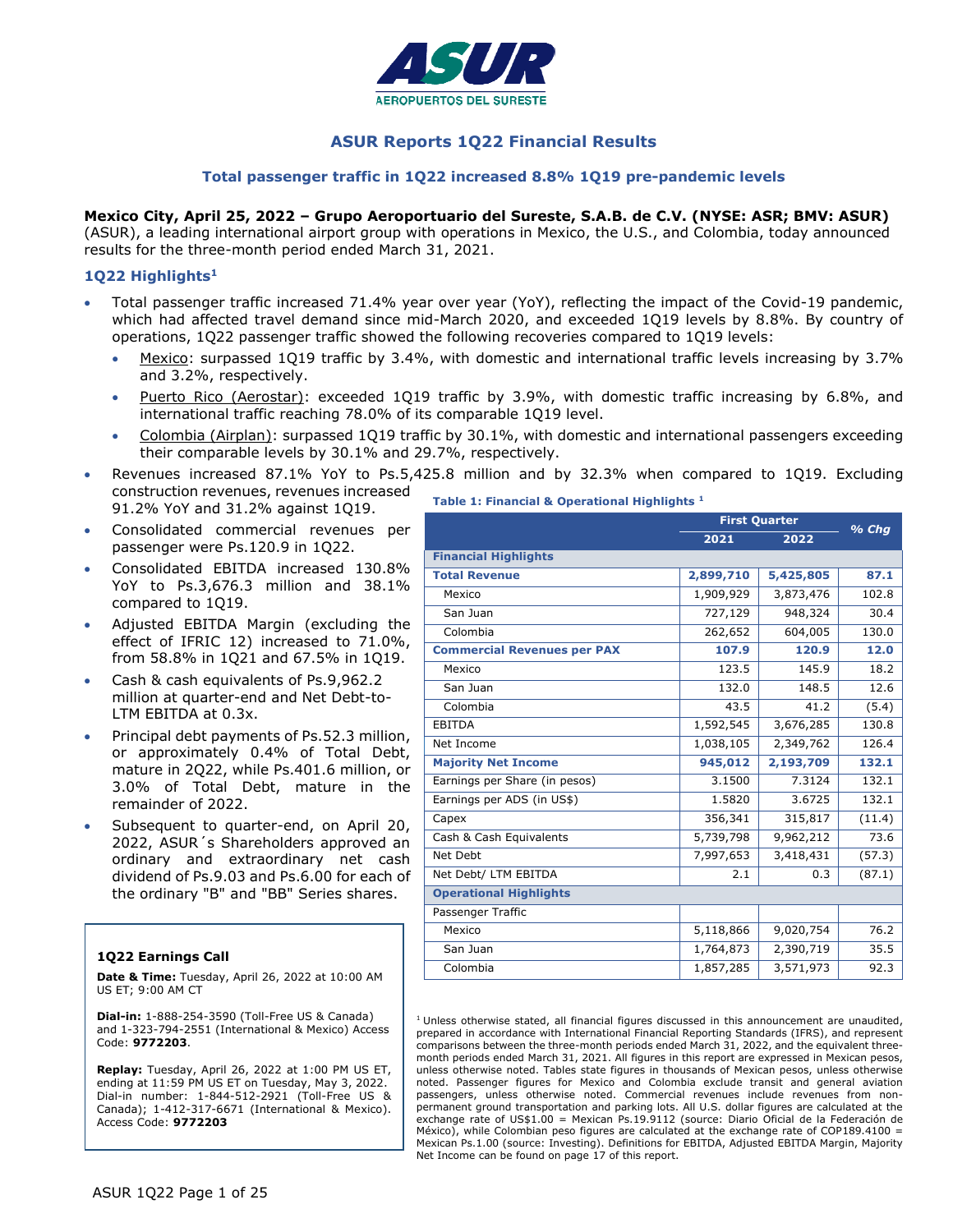# **Business Update on COVID-19**

### **Travel Restrictions Imposed by Governments to Mitigate the Impact of COVID-19**

While various travel restrictions established worldwide since March 16, 2020, to limit the spread of the COVID-19 virus have been lifted, certain requirements remain in place. With respect to the airports ASUR operates:

Starting April 2, 2022, the United States Centers for Disease Control and Prevention (CDC) establishes that fully vaccinated passengers and those who have recovered from COVID-19 over the past three months are not required to test before or after their departure, nor self-quarantine unless their destination requires it. Several Mexican airports have implemented COVID-19 test sites certified by the government, which are operated by third parties, who have been granted the space to provide this service at the airports of Cancun, Cozumel, Mérida, Veracruz and Oaxaca.

In Puerto Rico, as of March 10, 2022, domestic travelers are not required to present proof of vaccination or a negative COVID-19 test prior to arrival, and passengers arriving on international flights must present a negative COVID-19 test taken within one day prior to departure along with proof of vaccination.

In Colombia, as of February 1, 2022, passengers on incoming international flights to Colombia must submit proof of vaccination, and passengers who are not fully vaccinated must present a negative result of a PCR molecular COVID-19 test taken within 72 hours of their departure to Colombia.

México, the United States and Colombia may issue or reissue flight restrictions similar to those issued in other parts of the world, which could cause a significant reduction in our operations.

#### **Impact of COVID-19 on ASUR's FY21 Passenger Traffic**

Passenger traffic has recovered since the significant lows reported in June 2020, as a result of the disruption in the travel industry resulting from the COVID-19 pandemic which began to impact traffic trends in the second half of March 2020.

The table below shows the YoY change in passenger traffic during 1Q22:

# **Region Jan Feb Mar Total** Mexico **65.1% 99.8% 69.9% 76.2%** Domestic 28.1% 42.4% 26.2% 31.3% International 112.3% 177.0% 122.0% 132.8% Puerto Rico **40.5% 50.8% 22.1% 35.5%** Domestic 35.6% 44.5% 16.7% 29.9% International 135.4% 236.3% 217.0% 187.9% Colombia **110.8% 86.5% 81.1% 92.3%** Domestic 104.6% 76.3% 74.0% 84.4% International 153.6% 186.4% 140.1% 156.6% Total **70.2% 86.8% 61.9% 71.4%** Domestic 50.3% 52.6% 35.6% 45.1% International 116.6% 179.2% 125.2% 136.1%

#### **YoY Change in Passenger Traffic During 1Q22**

#### **Strong Liquidity Position and Healthy Debt Maturity Profile**

ASUR closed 1Q22 with a strong financial position, with cash and cash equivalents at Ps.9,962.2 million and Ps.13,380.6 million in Total Debt (including principal and interest payments). From ASUR's Total Debt (i) Ps.52.3 million in principal payments or 0.4% of Total Debt is due in 2Q22, and (ii) Ps.401.6 million in principal payments, or 3.0% of Total Debt is due in the remainder of 2022.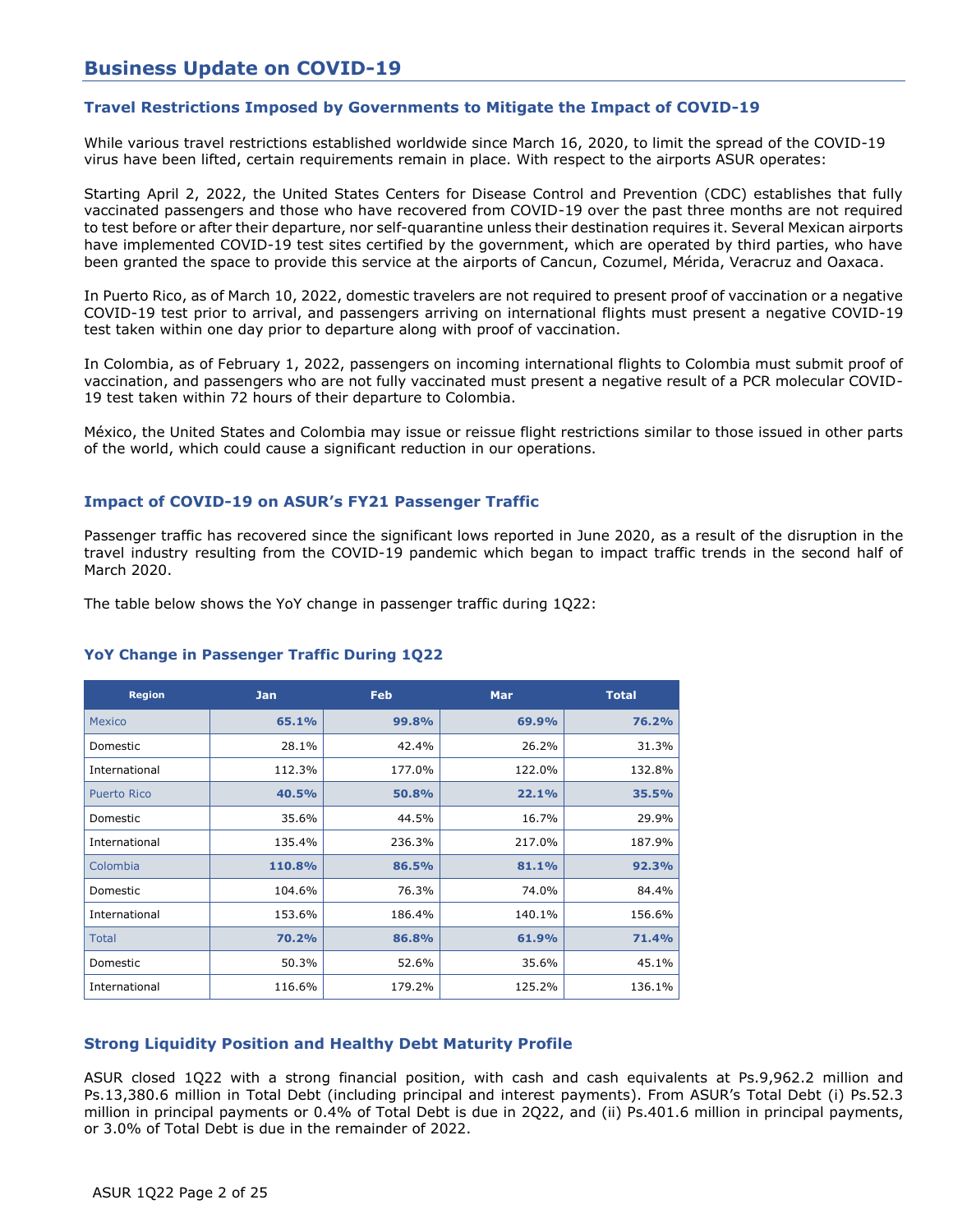The following table shows the Company's liquidity position by region of operations.

#### **Liquidity Position as of March 31, 2022** *Figures in thousands of Mexican Pesos*

| <b>Region of</b><br><b>Operation</b> | Cash &<br><b>Equivalents</b> | <b>Total</b><br><b>Debt</b> | <b>Short-term</b><br><b>Debt</b> | Long-Term<br><b>Debt</b> | <b>Principal Payments</b><br>(Apr- Jun 2022) |
|--------------------------------------|------------------------------|-----------------------------|----------------------------------|--------------------------|----------------------------------------------|
| Mexico                               | 7,390,143                    | 4,633,402                   | 670,504                          | 3,962,898                | $\Omega$                                     |
| Puerto Rico                          | 1,470,419                    | 6,551,456                   | 255,532                          | 6,295,924                | $\Omega$                                     |
| Colombia                             | 1,101,650                    | 2,195,785                   | 175,441                          | 2,020,344                | 52,268                                       |
| <b>Total</b>                         | 9,962,212                    | 13,380,643                  | 1,101,477                        | 12,279,166               | 52,268                                       |

The following table shows the debt maturity profile of ASUR's debt for each of its regions of operations:

#### **Debt Maturity Profile as of March 31, 2022**  *Figures in thousands of Mexican Pesos*

| <b>Region of Operation</b> | 2022    | 2023      | 2024      | 2025/2034 |
|----------------------------|---------|-----------|-----------|-----------|
| Mexico                     | 0       | 1,475,000 | 1,525,000 | 1,650,000 |
| Puerto Rico <sup>1</sup>   | 233,152 | 255,907   | 281,891   | 6,025,368 |
| Colombia <sup>2</sup>      | 168,418 | 255,530   | 313,605   | 940,803   |
| <b>Total</b>               | 401,570 | 1,986,437 | 2,120,496 | 8,616,171 |

<sup>1</sup> Figures in Mexican Pesos converted at the exchange rate at the close of the quarter Ps.19.9112= US\$1.00

<sup>2</sup> Figures in Mexican Pesos converted at the exchange rate at the close of the quarter of COP189.4100=Ps.1.00

Note: Figures only reflects principal payments.

The following table shows the debt coverage included in the debt agreements for each of ASUR's regions of operations:

#### **Debt Ratios as of March 31, 2022**

*LTM EBITDA and LTM Interest Expense figures in thousands of Mexican Pesos* 

| <b>Region</b> | <b>LTM EBITDA</b> | <b>LTM Interest</b><br><b>Expense</b> | Debt Coverage Ratio | <b>Minimum Coverage</b><br><b>Requirement as per</b><br><b>Agreements</b> |
|---------------|-------------------|---------------------------------------|---------------------|---------------------------------------------------------------------------|
| Mexico        | 9,192,177         | 276,744                               | $33.2^{(1)}$        | 3.0                                                                       |
| Puerto Rico   | 1,104,774         | 630,022                               | $1.8^{(2)}$         | 1.1                                                                       |
| l Colombia    | 1,194,658         | 346,116                               | $3.5^{(3)}$         | 1.2                                                                       |
| <b>Total</b>  | 11,491,609        | 1,252,882                             | 9.2                 |                                                                           |

<sup>1</sup> Per the applicable debt agreement, the formula for the Interest Coverage ratio is: LTM EBITDA/ LTM Interest Expense.

<sup>2</sup> Per the applicable debt agreement, the formula for the Debt Coverage ratio is: LTM Cash Flow Generation / LTM Debt Service. LTM Cash Flow Generation for the period was Ps.1.1 billion and LTM Debt Service was Ps.630.0 million.

<sup>3</sup> Per the applicable debt agreement, the formula for the Debt Coverage ratio is: (LTM EBITDA minus LTM Taxes)/ LTM Debt Service.

EBITDA minus Taxes for the period amounted to Ps.1.1 billion and Debt Service was Ps.346.0 million.

#### **Accounts Receivables**

Starting in mid-March of 2020, some of the airlines and other clients and tenants that operate in ASUR's airports asked for assistance, either through discounts on payments owed to ASUR or by an extension on those payments. Three of ASUR's principal airline customers, Aeromexico, Avianca Holdings and LATAM Airlines Group, have filed for Chapter 11 bankruptcy protection in the United States, although they have continued making payments in the ordinary course, as permitted by the relevant courts. Avianca Holdings, now Avianca Group, exited Chapter 11 on December 2021 and Aeromexico on March 18, 2022. As of the date hereof, Aeromexico has paid all amounts due under these agreements. The Company remains in commercial discussions with Avianca Group and LATAM Airlines Group regarding their contracts. Notwithstanding these discussions, ASUR believes it has sufficient liquidity to meet its obligations and continue operating in the normal course. Accounts receivables increased 22.2% YoY in 1Q22, reflecting the increasing business activity as passenger traffic recovered across ASUR' s airport network.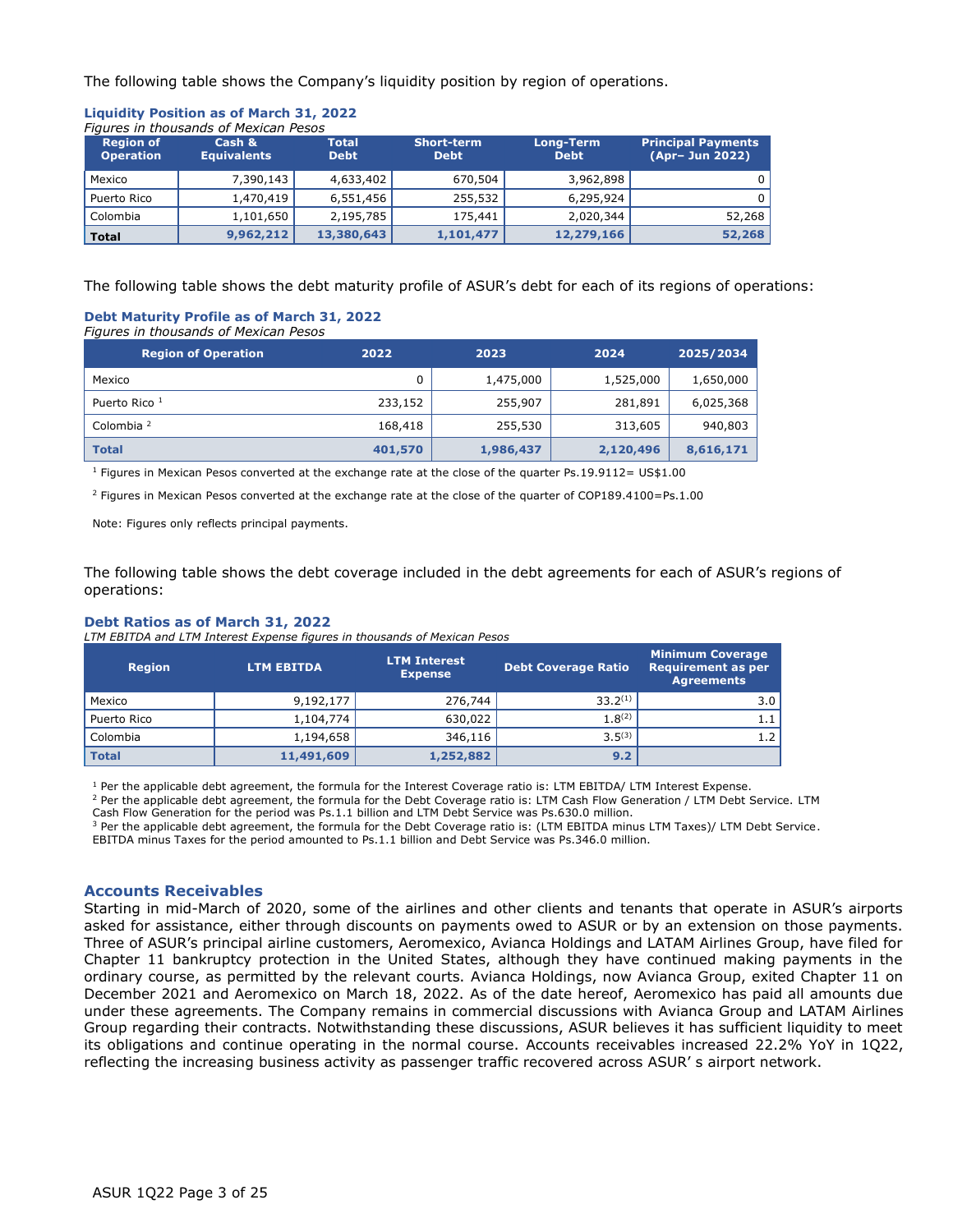#### **Accounts Receivable as of March 31, 2022**

| Figures in Thousands of Mexican Pesos |  |  |  |  |  |  |
|---------------------------------------|--|--|--|--|--|--|
|                                       |  |  |  |  |  |  |

| <b>Región</b> | 1021      | 1022      | % Chq  |
|---------------|-----------|-----------|--------|
| Mexico        | 758,495   | 1,622,411 | 113.9  |
| Puerto Rico   | 562,304   | 37,587    | (93.3) |
| Colombia      | 84,378    | 57,674    | (31.6) |
| <b>Total</b>  | 1,405,177 | 1,717,672 | 22.2   |

Note: Net of allowance for bad debts.

# **1Q22 Passenger Traffic**

During 1Q22, total passenger traffic at ASUR increased 71.4% YoY to 15.0 million passengers, recovering from the impact of the COVID-19 pandemic on travel which began mid-March 2020. Compared to 1Q19 pre-pandemic levels, passenger traffic in 1Q22 increased 8.8%.

Traffic in Mexico increased 76.2% YoY to 9.0 million passengers. In addition, Mexico traffic increased 3.4% compared to 1Q19 levels, driven by increases of 3.7% and 3.2% in domestic and international traffic, respectively.

In Puerto Rico, 1Q22 passenger traffic increased 35.5% YoY to 2.4 million passengers. Traffic exceeded 1Q19 levels by 3.9%, with domestic traffic rising 6.8% and international traffic recovering to 78.0% of 1Q19 activity.

Traffic in Colombia increased 92.3% YoY to 3.6 million passengers in 1Q22. Compared to 1Q19 levels, traffic increased 30.1%, with domestic and international traffic increasing 30.1% and 29.7%, respectively.

Tables with detailed passenger traffic information for each airport can be found on page 20 of this report.

|                                              | <b>First Quarter</b> |           |            | $\frac{0}{0}$<br>Chq | $\frac{0}{0}$<br>Chq |
|----------------------------------------------|----------------------|-----------|------------|----------------------|----------------------|
|                                              | 2019                 | 2021      | 2022       | 22 vs 21             | 22 vs 19             |
| <b>Total Mexico</b>                          | 8,723,229            | 5,118,866 | 9,020,754  | 76.2                 | 3.4                  |
| - Cancun                                     | 6,659,404            | 3,885,066 | 7,041,946  | 81.3                 | 5.7                  |
| - 8 Other Airports                           | 2,063,825            | 1,233,800 | 1,978,808  | 60.4                 | (4.1)                |
| <b>Domestic Traffic</b>                      | 3,610,761            | 2,853,039 | 3,745,688  | 31.3                 | 3.7                  |
| - Cancun                                     | 1,899,183            | 1,746,176 | 2,081,647  | 19.2                 | 9.6                  |
| - 8 Other Airports                           | 1,711,578            | 1,106,863 | 1,664,041  | 50.3                 | (2.8)                |
| <b>International traffic</b>                 | 5,112,468            | 2,265,827 | 5,275,066  | 132.8                | 3.2                  |
| - Cancun                                     | 4,760,221            | 2,138,890 | 4,960,299  | 131.9                | 4.2                  |
| - 8 Other Airports                           | 352,247              | 126,937   | 314,767    | 148.0                | (10.6)               |
| <b>Total San Juan, Puerto</b><br><b>Rico</b> | 2,300,508            | 1,764,873 | 2,390,719  | 35.5                 | 3.9                  |
| <b>Domestic Traffic</b>                      | 2,072,825            | 1,703,144 | 2,213,014  | 29.9                 | 6.8                  |
| International traffic                        | 227,683              | 61,729    | 177,705    | 187.9                | (22.0)               |
| <b>Total Colombia</b>                        | 2,746,037            | 1,857,285 | 3,571,973  | 92.3                 | 30.1                 |
| <b>Domestic Traffic</b>                      | 2,344,772            | 1,654,428 | 3,051,342  | 84.4                 | 30.1                 |
| International traffic                        | 401,265              | 202,857   | 520,631    | 156.6                | 29.7                 |
| <b>Total traffic</b>                         | 13,769,774           | 8,741,024 | 14,983,446 | 71.4                 | 8.8                  |
| <b>Domestic Traffic</b>                      | 8,028,358            | 6,210,611 | 9,010,044  | 45.1                 | 12.2                 |
| International traffic                        | 5,741,416            | 2,530,413 | 5,973,402  | 136.1                | 4.0                  |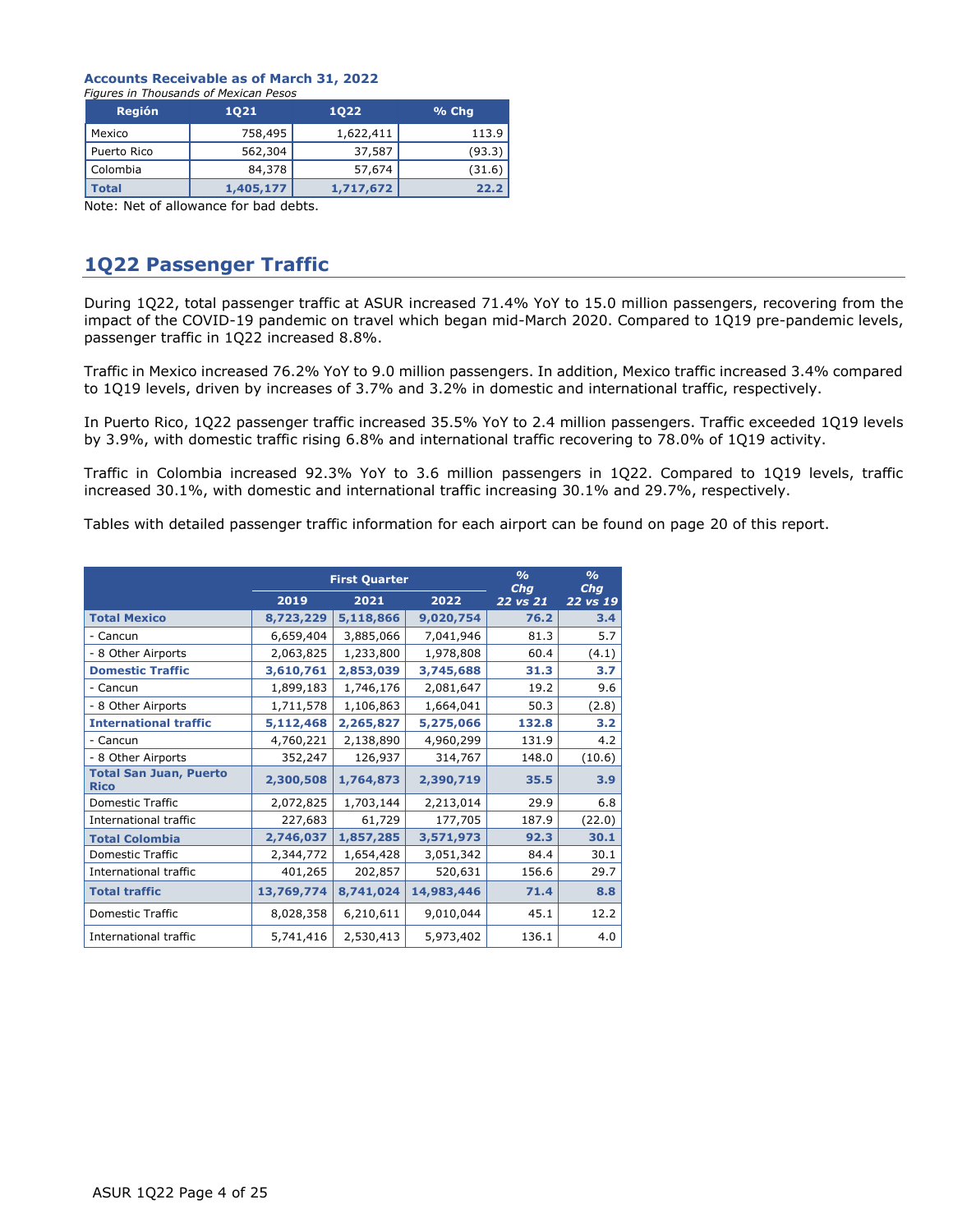#### **Review of Consolidated Results**

#### **Table 3: Summary of Consolidated Results**

|                                                                          | <b>First Quarter</b> | $%$ Chg   |          |
|--------------------------------------------------------------------------|----------------------|-----------|----------|
|                                                                          | 2021                 | 2022      |          |
| <b>Total Revenues</b>                                                    | 2,899,710            | 5,425,805 | 87.1     |
| <b>Aeronautical Services</b>                                             | 1,655,678            | 3,182,016 | 92.2     |
| <b>Non-Aeronautical Services</b>                                         | 1,050,943            | 1,992,482 | 89.6     |
| <b>Total Revenues Excluding Construction</b><br><b>Revenues</b>          | 2,706,621            | 5,174,498 | 91.2     |
| <b>Construction Revenues</b>                                             | 193,089              | 251,307   | 30.2     |
| <b>Total Operating Costs &amp; Expenses</b>                              | 1,612,193            | 2,097,545 | 30.1     |
| <b>Other Revenues</b>                                                    |                      | 45,547    | 0.0      |
| <b>Operating Profit</b>                                                  | 1,287,517            | 3,373,807 | 162.0    |
| Operating Margin                                                         | 44.4%                | 62.2%     | 1778 bps |
| Adjusted Operating Margin 1                                              | 47.6%                | 65.2%     | 1763 bps |
| <b>EBITDA</b>                                                            | 1,592,545            | 3,676,285 | 130.8    |
| <b>EBITDA Margin</b>                                                     | 54.9%                | 67.8%     | 1283 bps |
| Adjusted EBITDA Margin <sup>2</sup>                                      | 58.8%                | 71.0%     | 1221 bps |
| <b>Net Income</b>                                                        | 1,038,105            | 2,349,762 | 126.4    |
| <b>Net Majority Income</b>                                               | 945,012              | 2,193,709 | 132.1    |
| Earnings per Share                                                       | 3.1500               | 7.3124    | 132.1    |
| Earnings per ADS in US\$                                                 | 1.5820               | 3.6725    | 132.1    |
|                                                                          |                      |           |          |
| Total Commercial Revenues per Passenger <sup>3</sup>                     | 107.9                | 120.9     | 12.0     |
| <b>Commercial Revenues</b>                                               | 951,853              | 1,830,455 | 92.3     |
| Commercial Revenues from Direct Operations per<br>Passenger <sup>4</sup> | 18.5                 | 23.1      | 24.5     |

 $1$  Adjusted operating margin excludes the effect of IFRIC12 with respect to the construction or improvements to concessioned assets in Mexico, Puerto Rico and Colombia and is equal to operating income divided by total revenues minus revenues from construction services.

<sup>2</sup> Adjusted EBITDA Margin excludes the effect of IFRIC12 with respect to the construction or improvements to concessioned assets in Mexico, Puerto Rico and Colombia, and is calculated by dividing EBITDA by total revenues less construction services revenues.

<sup>3</sup> Passenger figures include transit and general aviation passengers Mexico, Puerto Rico y Colombia.

Commercial Revenues Excluding Direct Operations (189.4 189.8 1897) 9.4

<sup>4</sup> Represents ASUR´s operations in convenience stores.

#### **Consolidated Revenues**

**Consolidated Revenues** for 1Q22 increased 87.1% YoY, or Ps.2,526.1 million, to Ps.5,425.8 million and 32.3%, or Ps.1,324.5 million when compared to 1Q19. Revenue growth on an YoY basis was mainly due to the following increases:

- 89.6% in revenues from non-aeronautical services to Ps.1,992.5 million. Mexico contributed Ps.1,482.8 million, while Puerto Rico and Colombia accounted for Ps.357.8 million and Ps.151.8 million, respectively;
- 92.2% in revenues from aeronautical services to Ps.3,182.0 million. Mexico contributed Ps.2,214.0 million, while Puerto Rico and Colombia contributed Ps.517.1 million and Ps.450.9 million, respectively; and
- 30.2%, or Ps.58.2 million in construction services revenues to Ps.251.3 million, principally in Mexico.

Excluding **revenues from construction services**, for which there is an equivalent expense recorded under IFRS accounting standards, total revenues would have increased 91.2% YoY to Ps.5,174.5 million.

Compared to 1Q19, revenues excluding construction services increased 31.2%, driven by a 27.2% increase in revenues from non-aeronautical services and a 33.9% increase in revenues from aeronautical services. Excluding revenues from construction services, Mexico accounted for 71.4% of total revenues in 1Q22, while Puerto Rico and Colombia represented 16.9% and 11.7%, respectively.

**Commercial Revenues** in 1Q22 increased 92.3% YoY to Ps.1,830.4 million, mainly reflecting the 87.1% recovery in passenger traffic. Compared to 1Q19, commercial revenues increased 26.1%. Commercial revenues increased YoY across ASUR's regions of operations: 108.2% to Ps.1,323.7 million in Mexico, 52.5% to Ps.355.1 million in Puerto Rico, and 82.2% to Ps.151.6 million in Colombia.

**Commercial Revenues per Passenger** was Ps.120.9 in 1Q22, compared to Ps.107.9 in 1Q21 and Ps.104.6 in 1Q19.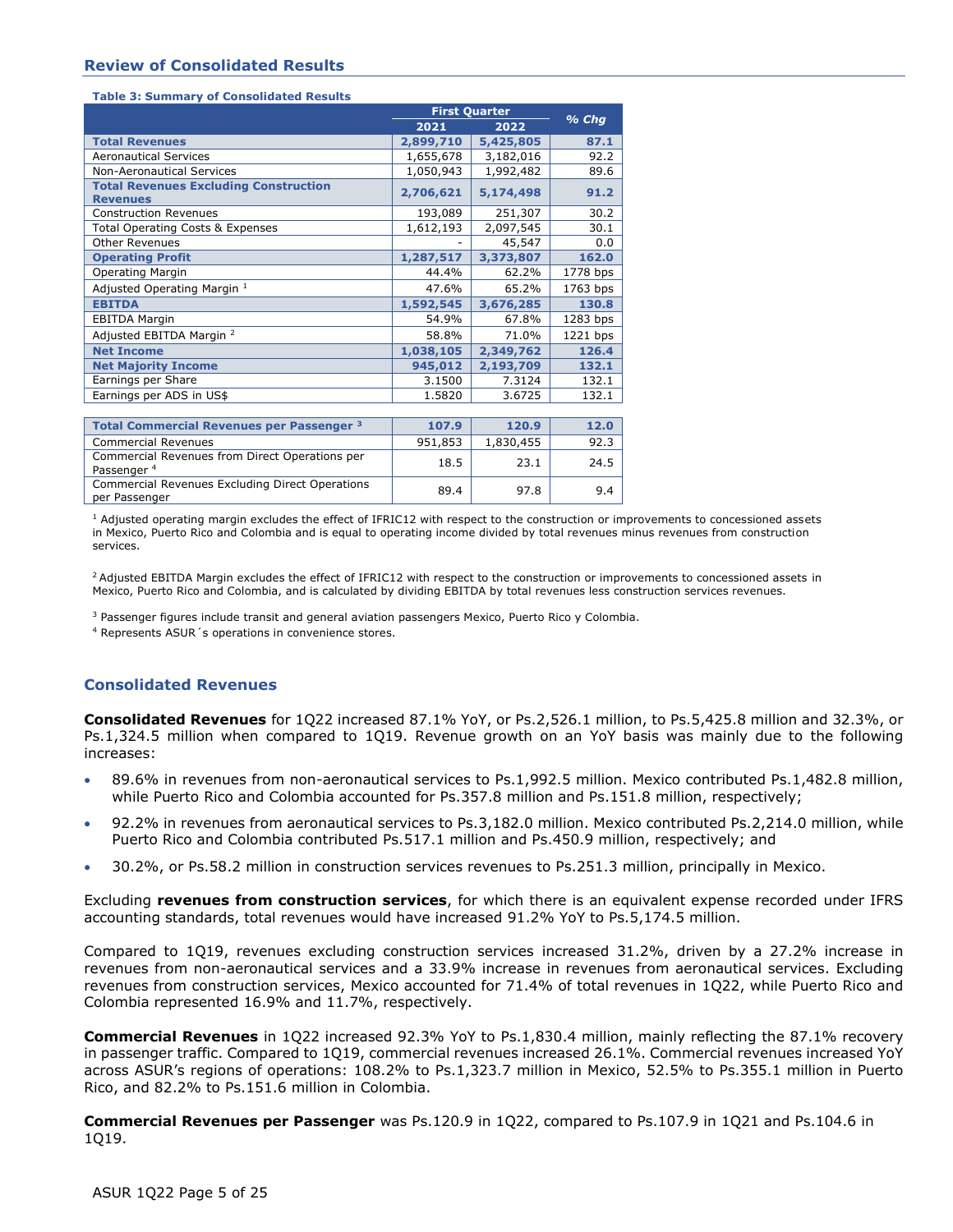#### **Consolidated Operating Costs and Expenses**

**Consolidated Operating Costs and Expenses**, including construction costs, increased 30.1% YoY, or Ps.485.3 million, to Ps.2,097.5 million in 1Q22, and 8.9%, or Ps.171.6 million, when compared to 1Q19.

Excluding construction costs, operating costs and expenses increased 30.1% YoY, or Ps.427.1 million, and 4.5% compared to 1Q19. The YoY increase was mainly due to the following variations:

- Mexico: increased 36.5%, or Ps.296.7 million, mainly due to higher technical assistance and concession fees, increases in energy, security and maintenance expenses, together with higher cost of sales from directly operated stores and higher social security contributions.
- Puerto Rico: increased 20.5%, or Ps.69.6 million, principally reflecting the maintenance provision, higher cost of sales of directly operated convenience stores, energy, security, personnel and concession fees. This was partially offset by a higher recovery of expenses of Ps.9.5 million under the Coronavirus Response and Relief Supplemental Appropriation (CRRSAA) Act in 1Q22 compared to the recovery under the Cares Act in 1Q21. Excluding this effect, costs would have increased 22.8%, or Ps.69.6 million.
- Colombia: increased 22.9%, or Ps.60.8 million, mainly due to a 126.9%, or Ps.62.9 million increase in concession fees.

**Cost of Services** increased 26.2% YoY, or Ps.168.5 million. This increase was principally due to a 21.3%, or Ps.90.8 million increase in Mexico, mainly reflecting higher energy, security and maintenance expenses, together with higher cost of sales from directly operated stores, and higher social security contributions. In Puerto Rico, cost of services increased 50.9% or Ps.60.2 million mainly reflecting increases in the maintenance provision, cost of sales of directly operated stores, together with higher energy, security, and personnel expenses. Likewise, Colombia reported a 17.6% or Ps.17.5 million increase driven by a higher maintenance provision, taxes and duties, and security fees.

**Construction Costs** increased 30.2% YoY, or Ps.58.2 million. This was mainly driven by YoY increases of 9.9%, or Ps.15.9 million in Mexico, and 142.6% or Ps.43.1 million in Puerto Rico, partially offset by a decline of 42.2% or Ps.0.9 million in Colombia.

**Administrative Expenses** that reflect administrative costs in Mexico increased 11.7% YoY.

**Consolidated Technical Assistance** increased 144.7% YoY mainly reflecting higher EBITDA in Mexico in 1Q22.

**Concession Fees** increased 94.1% YoY, principally due to increases of 103.6% in Mexico, 126.9% in Colombia and 26.0% in Puerto Rico, mainly due to higher regulated revenues, a factor in the calculation of the fee.

**Depreciation and Amortization** increased 1.9% YoY, or Ps.9.3 million, principally due to increases of 14.8%, or Ps.27.8 million in Mexico and 0.2% or Ps.0.3 million in Puerto Rico, partially offset by a 16.4% decline, or Ps.18.8 million in Colombia.

#### **Consolidated Operating Profit (Loss) and EBITDA**

ASUR reported a **Consolidated Operating Profit** of Ps.3,373.8 million in 1Q22 resulting in an Operating Margin of 62.2%, compared to a Ps.1,287.5 million profit and a 44.4% margin in 1Q21 which was impacted by COVID-19. This compares with a Ps.2,216.8 million consolidated operating profit and 54.1% margin in 1Q19.

**Adjusted Operating Margin**, which excludes the effect of IFRIC 12 with respect to the construction of or improvements to concessioned assets in Mexico, Colombia, and Puerto Rico, and which is calculated as operating profit or loss divided by total revenues less construction services revenues, was 65.2% in 1Q22 compared with 47.6% in 1Q21 and 56.2% in 1Q19.

**EBITDA** increased 130.8%, or Ps.2,083.7 million, to Ps.3,676.3 million in 1Q22 from Ps.1,592.5 million in 1Q21. Compared to 1Q19, EBITDA increased 38.0%. By country of operations, EBITDA increased YoY by 148.9% or Ps.1,676.3 million to Ps.2,802.4 million in Mexico, by 40.6% or Ps.144.9 million, to Ps.501.5 million in Puerto Rico, and by 239.2%, or Ps.262.6 million to Ps.372.3 million in Colombia. Consolidated EBITDA margin in 1Q22 was 67.8% compared to 54.9% in 1Q21 and 64.9% in 1Q19.

**Adjusted EBITDA Margin**, which excludes the effect of IFRIC 12 with respect to the construction of or improvements to concessioned assets in Mexico, Puerto Rico, and Colombia, was 71.0% in 1Q22, compared to 58.8% in 1Q21, and 67.5% in 1Q19.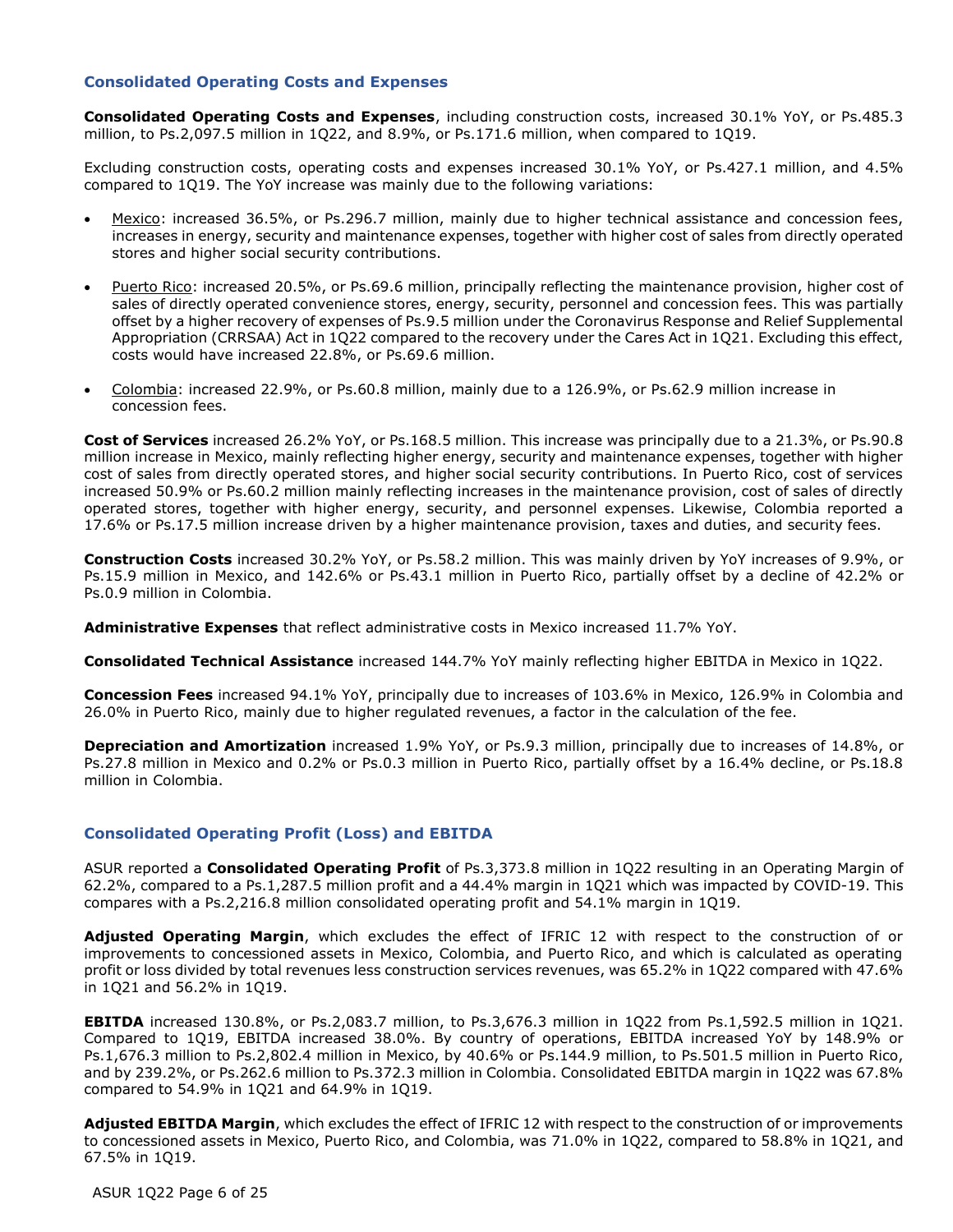# **Consolidated Comprehensive Financing Gain (Loss)**

**Table 4: Consolidated Comprehensive Financing Gain (Loss)**

|                                   | <b>First Quarter</b> |            |         |
|-----------------------------------|----------------------|------------|---------|
|                                   | 2021                 | 2022       | $%$ Chq |
| Interest Income                   | 35,270               | 80,368     | 127.9   |
| <b>Interest Expense</b>           | (225, 165)           | (226, 101) | 0.4     |
| Foreign Exchange Gain (Loss), Net | 52,687               | (95.896)   | n/a     |
| <b>Total</b>                      | (137, 208)           | (241, 629) | 76.1    |

In 1Q22 ASUR reported a Ps.241.6 million **Consolidated Comprehensive Financing Loss**, compared to a Ps.137.2 million loss in 1Q22.

During 1Q22 ASUR reported a **foreign exchange loss** of Ps.95.9 million, resulting from the 0.2% quarterly average depreciation of the Mexican peso against the U.S. dollar (2.7% quarter-end appreciation) during the period together with a U.S. dollar net asset position. This compares to a Ps.52.7 million foreign exchange gain in 1Q21 resulting from the 2.2% quarterly average depreciation of the Mexican peso (2.7% quarter-end) on a U.S. dollar net asset position.

**Interest expense** increased Ps.0.9 million, or 0.4% YoY, reflecting a Ps.29.4 million, or 45.0%, increase in interest payments in Mexico due to a Ps.690.0 million drawdown in lines of credit in October 2021, nearly offset by a Ps.26.9 million, or 59.4% decline in interest expenses in Colombia on fair value loan repayments recognized under IFRS 3.

**Interest income** increased Ps.45.4 million, or 127.9% YoY reflecting a higher cash balance position.

#### **Income Taxes**

**Income Taxes** for 1Q22 increased Ps.670.2 million YoY, principally due to the following increases:

- A Ps.507.2 million in income taxes, reflecting mainly a higher taxable income base in Mexico and Colombia resulting from the YoY recovery in revenues following the negative impact of COVID-19 in 1Q21.
- A Ps.163.9 million in deferred income taxes. This mainly reflects a Ps.133.4 million increase in deferred income taxes in Colombia resulting from the increase in the applicable tax rate to 35.0% from 31.0%, and a Ps.29.4 million decrease in the tax benefit in certain airports in México, partly offset by a Ps.0.2 million tax benefit obtained in Puerto Rico.

#### **Majority Net Income (Loss)**

ASUR reported **Majority Net Income** of Ps.2,193.7 million for 1Q22, compared to Ps.945.0 million in 1Q21 and Ps.1,468.4 million in 1Q19. This resulted in earnings per common share in 1Q22 of Ps.7.3124, or earnings per ADS of US\$3.6723 (one ADS represents ten series B common shares). This compares with earnings per share of 3.1500, or earnings per ADS of US\$1.5820 for the same period last year, and with earnings per share of Ps.4.8948, or earnings per ADS of USS\$2.0843 in 1Q19.

#### **Net Income (Loss)**

ASUR reported **Net Income** of Ps.2,349.8 million in 1Q22, an increase of Ps.1,311.6 million or 126.4%, from Ps.1,038.1 million in 2Q11, and above the Ps.1,519.1 million reported in 1Q19.

#### **Consolidated Financial Position**

Airport concessions represented 79.0% of the Company's total assets on March 31, 2022, with current assets representing 20.4% and other assets representing 0.6%.

Cash and cash equivalents at March 31, 2022 amounted to Ps.9,962.2 million, a 13.6% increase from Ps.8,770.1 million at December 31, 2021. Mexico and Colombia contributed with Ps.1,689.8 million and Ps.327.9 million in cash and cash equivalents, respectively, while Puerto Rico reported a Ps.824.7 million decline.

As of March 31, 2022, the valuation of ASUR's investment in Aerostar, in accordance with IFRS 3 "Business Combinations," resulted in the following effects on the balance sheet: i) the recognition of a net intangible asset of Ps.5,613.5 million, ii) goodwill of Ps.951.2 million (net of an impairment of Ps.4,719.1 million), iii) deferred taxes of Ps.561.3 million, and iv) a minority interest of Ps.5,247.8 million within stockholders' equity.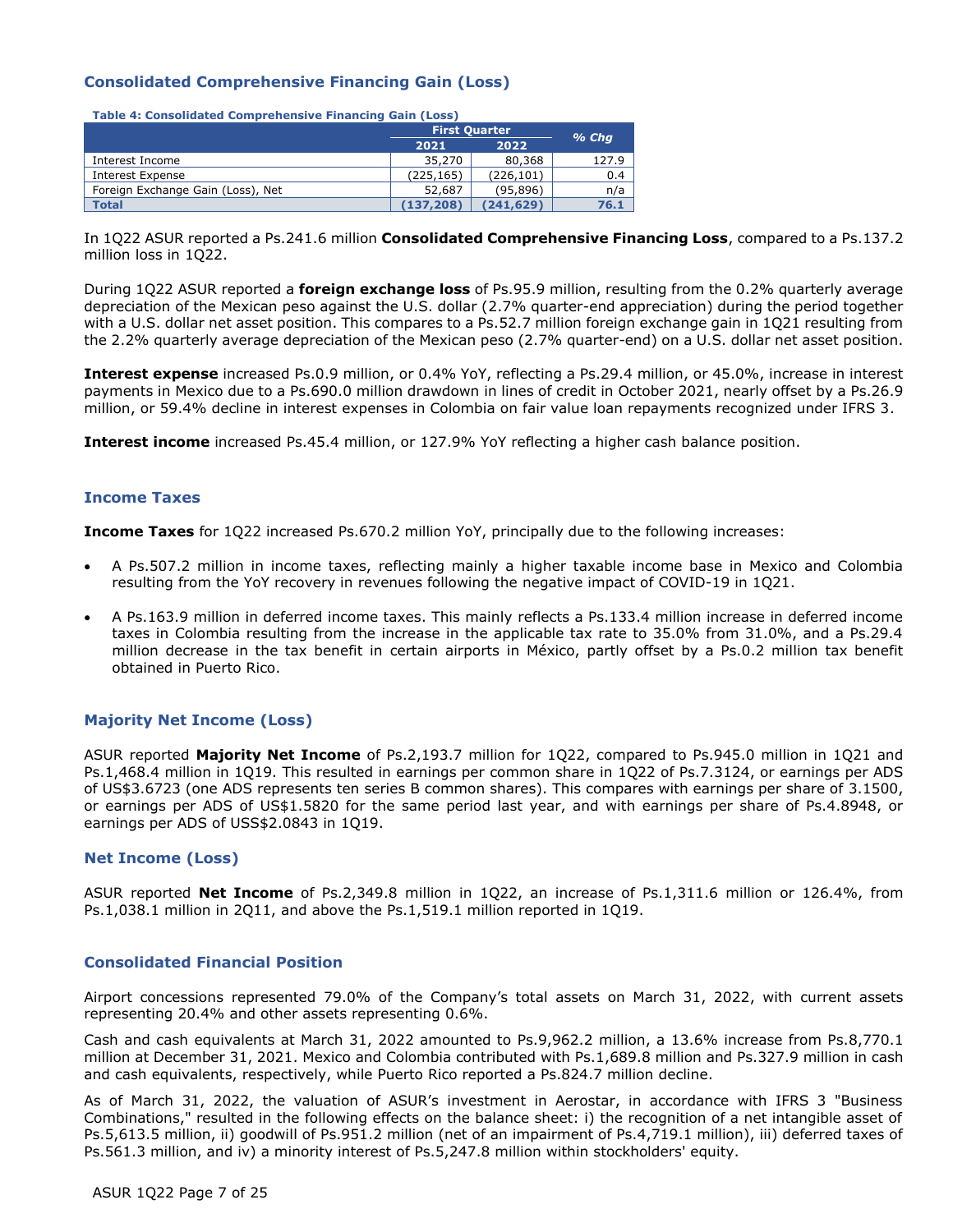The valuation of ASUR's investment in Airplan, in accordance with IFRS 3 "Business Combinations", resulted in the following effects on the balance sheet as of March 31, 2022: i) the recognition of a net intangible asset of Ps.1,094.4 million, ii) goodwill of Ps.1,562.0.6 million, iii) deferred taxes of Ps.218.9 million, and iv) Ps.468.9 million from the recognition of bank loans at fair value.

Stockholders' equity at March 31, 2021 was Ps.47,757.7 million and total liabilities were Ps.19,582.6 million, representing 70.9% and 29.1% of total assets, respectively. Deferred liabilities represented 16.1% of ASUR's total liabilities.

Total Debt at quarter-end declined 2.9% to Ps.13,380.6 million from Ps.13,779.5 million on December 31, 2021, mainly reflecting principal and interest payments of Ps.398.9 million.

On March 31, 2022, 34.6% of ASUR's total debt was denominated in Mexican pesos, 49.0% in U.S. Dollars (at Aerostar in Puerto Rico) and 16.4% in Colombian pesos.

Principal payments of Ps.52.3 million, or 0.4% of Total Debt mature in 2Q22, and a total of Ps.450.5 million, or 3.4% of Total Debt mature in the remainder of 2022.

LTM Net Debt-to-LTM EBITDA stood at 0.3x at the close of 1Q22, while the Interest Coverage ratio was 9.2x. This compares with LTM Net Debt-to-LTM EBITDA of 2.1x and an Interest Coverage Ratio of 2.9x at March 31, 2021.

|  | <b>Table 5: Consolidated Debt Indicators</b> |  |
|--|----------------------------------------------|--|
|  |                                              |  |

|                                                 | December 31,<br>2021 | December 31,<br>2021 | March 31,<br>2022 |
|-------------------------------------------------|----------------------|----------------------|-------------------|
| <b>Leverage</b>                                 |                      |                      |                   |
| Total Debt/ LTM EBITDA (Times) <sup>1</sup>     | 3.7                  | 1.3                  | 1.1               |
| Total Net Debt/ LTM EBITDA (Times) <sup>2</sup> | 2.1                  | 0.5                  | 0.3               |
| Interest Coverage Ratio 3                       | 2.9                  | 8.4                  | 9.2               |
| <b>Total Debt</b>                               | 13,737,451           | 13,779,547           | 13,380,643        |
| Short-term Debt                                 | 965,580              | 578,144              | 1,101,477         |
| Long-term Debt                                  | 12,771,871           | 13,201,403           | 12,279,166        |
| <b>Cash &amp; Cash Equivalents</b>              | 5,739,798            | 8,770,062            | 9,962,212         |
| <b>Total Net Debt 4</b>                         | 7,997,653            | 5,009,485            | 3,418,431         |

<sup>1</sup>Total Debt to EBITDA Ratio is calculated as ASUR's interest-bearing liabilities divided by its EBITDA.

<sup>2</sup> The Total Net Debt to EBITDA Ratio is calculated as ASUR's interest-bearing liabilities minus Cash & Cash Equivalents, divided by its EBITDA.

<sup>3</sup> The Interest Coverage Ratio for Mexico is calculated as ASUR's LTM EBIDA divided by its LTM interest expenses. For Puerto Rico it is calculated as LTM Cash Flow Generation divided LTM debt service, and for Colombia as LTM EBITDA minus LTM taxes divided by LTM debt service.

<sup>4</sup> Total Net Debt is calculated as Total Debt minus Cash & Cash Equivalents

#### **Table 6: Consolidated Long-Term Debt Profile (millions)\***

|                                                  | <b>Aerostar</b><br><b>US\$ Million</b> |                | <b>Cancun Airport</b><br><b>Mexican Pesos (Million)</b> | <b>Airplan</b><br><b>Col Ps (Million)</b> |                                   |
|--------------------------------------------------|----------------------------------------|----------------|---------------------------------------------------------|-------------------------------------------|-----------------------------------|
| <b>Original Amount</b>                           | <b>US\$ 350</b>                        | <b>US\$ 50</b> | <b>BBVA</b><br>2,000                                    | <b>Santander</b><br>2,650                 | <b>Syndicated</b><br>Loan 440,000 |
| <b>Principal Balance as</b><br>of March 31, 2022 | 293.8                                  | 42.0           | 2,000                                                   | 2,650                                     | 317,897                           |
| 2022                                             | 5.3                                    | 0.8            |                                                         |                                           | 31,900                            |
| 2023                                             | 11.2                                   | 1.6            | 150                                                     | 1,325                                     | 48,400                            |
| 2024                                             | 12.4                                   | 1.8            | 200                                                     | 1,325                                     | 59,400                            |
| 2025                                             | 13.6                                   | 1.9            | 275                                                     |                                           | 68,200                            |
| 2026                                             | 15.0                                   | 2.1            | 375                                                     |                                           | 72,600                            |
| 2027                                             | 16.6                                   | 2.4            | 475                                                     |                                           | 37,397                            |
| 2028                                             | 16.2                                   | 2.3            | 525                                                     |                                           |                                   |
| 2029                                             | 17.3                                   | 2.5            |                                                         |                                           |                                   |
| 2030                                             | 20.9                                   | 3.0            |                                                         |                                           |                                   |
| 2031                                             | 27.0                                   | 3.9            |                                                         |                                           |                                   |
| 2032                                             | 34.4                                   | 4.9            |                                                         |                                           |                                   |
| 2033                                             | 38.5                                   | 5.5            |                                                         |                                           |                                   |
| 2034                                             | 42.6                                   | 6.1            |                                                         |                                           |                                   |
| 2035                                             | 22.6                                   | 3.2            |                                                         |                                           |                                   |

\*Expressed in the original currency of each loan.

Note: The syndicated loans in Mexico were incurred in October 2017 and September 2021, the issuances of the Puerto Rico bonds were executed in March 2013 and June 2015, respectively, and the syndicated loan in Colombia was incurred in June 2015 with a grace period of three years.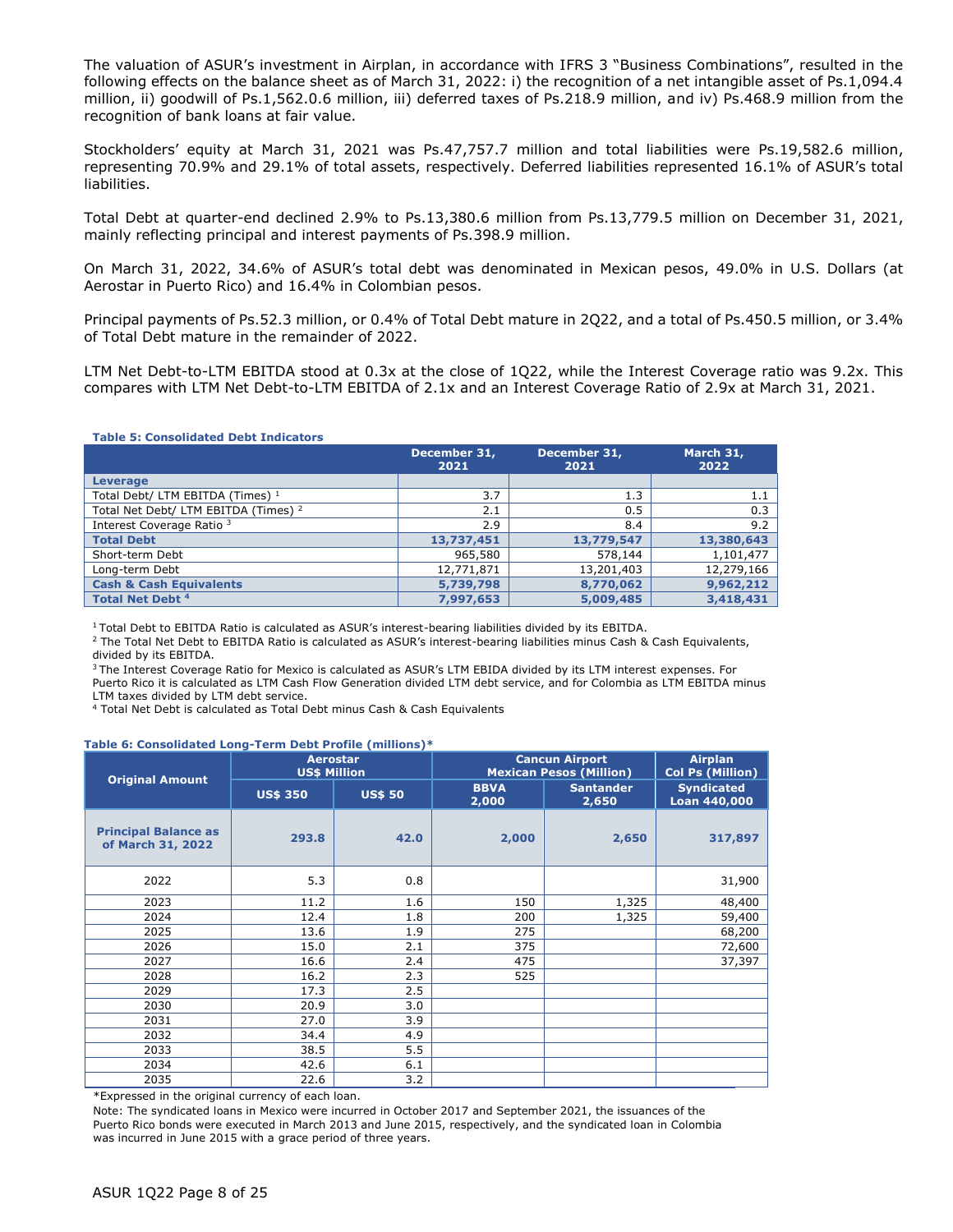#### **Capital Expenditures**

ASUR made capital expenditures of Ps.315.8 million in 1Q22. Of this amount, Ps.240.1 million were allocated to modernize the Company´s Mexican airports pursuant to its master development plans, Ps.74.8 million were invested by Aerostar in Puerto Rico and Ps.0.9 million were invested in Colombia. This compares with Ps.356.3 million invested in 1Q21, of which Ps.324.7 million was invested in Mexico, Ps.30.9 million in Puerto Rico and Ps.0.7 million in Colombia.

#### **Review of Mexico Operations**

#### **Table 7: Mexico Revenues & Commercial Revenues Per Passenger**

|                                                                  | <b>First Quarter</b> |           |         |
|------------------------------------------------------------------|----------------------|-----------|---------|
|                                                                  | 2021                 | 2022      | $%$ Chq |
| <b>Total Passengers (in thousands)</b>                           | 5,146                | 9,071     | 76.3    |
| <b>Total Revenues</b>                                            | 1,909,929            | 3,873,476 | 102.8   |
| <b>Aeronautical Services</b>                                     | 1,016,955            | 2,213,994 | 117.7   |
| <b>Non-Aeronautical Services</b>                                 | 732,221              | 1,482,786 | 102.5   |
| <b>Construction Revenues</b>                                     | 160,753              | 176,696   | 9.9     |
| <b>Total Revenues Excluding Construction Revenues</b>            | 1,749,176            | 3,696,780 | 111.3   |
| <b>Total Commercial Revenues</b>                                 |                      |           |         |
|                                                                  | 635,774              | 1,323,741 | 108.2   |
| Commercial Revenues from Direct Operations                       | 109,580              | 270,497   | 146.8   |
| <b>Commercial Revenues Excluding Direct Operations</b>           | 526,194              | 1,053,244 | 100.2   |
|                                                                  |                      |           |         |
| <b>Total Commercial Revenues per Passenger</b>                   | 123.5                | 145.9     | 18.2    |
| Commercial Revenues from Direct Operations per Passenger 1       | 21.3                 | 29.8      | 40.1    |
| Commercial Revenues Excluding Direct Operations per<br>Passenger | 102.3                | 116.1     | 13.6    |

For the purposes of this table, approximately 27.0 and 50.5 thousand transit and general aviation passengers are included in 1Q21 and 1Q22 respectively.

<sup>1</sup> Represents the operations of ASUR in its convenience stores in Mexico.

#### **Mexico Revenues**

**Mexico Revenues** increased 102.8% YoY to Ps.3,873.5 million and 38.7% when compared to pre-pandemic levels of 1Q19.

Excluding construction, revenues increased 111.3% YoY, principally due to increases of 117.7% in revenues from aeronautical services and 102.5% in revenues from non-aeronautical services, resulting mainly from the 76.2% recovery in passenger traffic. Compared 1Q19, revenues excluding construction increased 33.1%, reflecting growth of 25.6% in revenues from non-aeronautical services and 38.6% from aeronautical services.

**Commercial Revenues** increased 108.2% YoY, principally reflecting the 76.3% increase in passenger traffic, as shown in Table 7. **Commercial Revenues per Passenger** for 1Q22 were Ps.145.9 compared to Ps.123.5 in 1Q21 and Ps.122.1 in 1Q19.

ASUR classifies commercial revenues as those derived from the following activities: duty-free stores, car rentals, retail operations, banking and currency exchange services, advertising, teleservices, non-permanent ground transportation, food and beverage operations, parking lot fees, and other.

As shown in Table 9, during the last 12 months, ASUR opened a total of three new commercial spaces at Cancun Airport. More details of these openings can be found on page 21 of this report.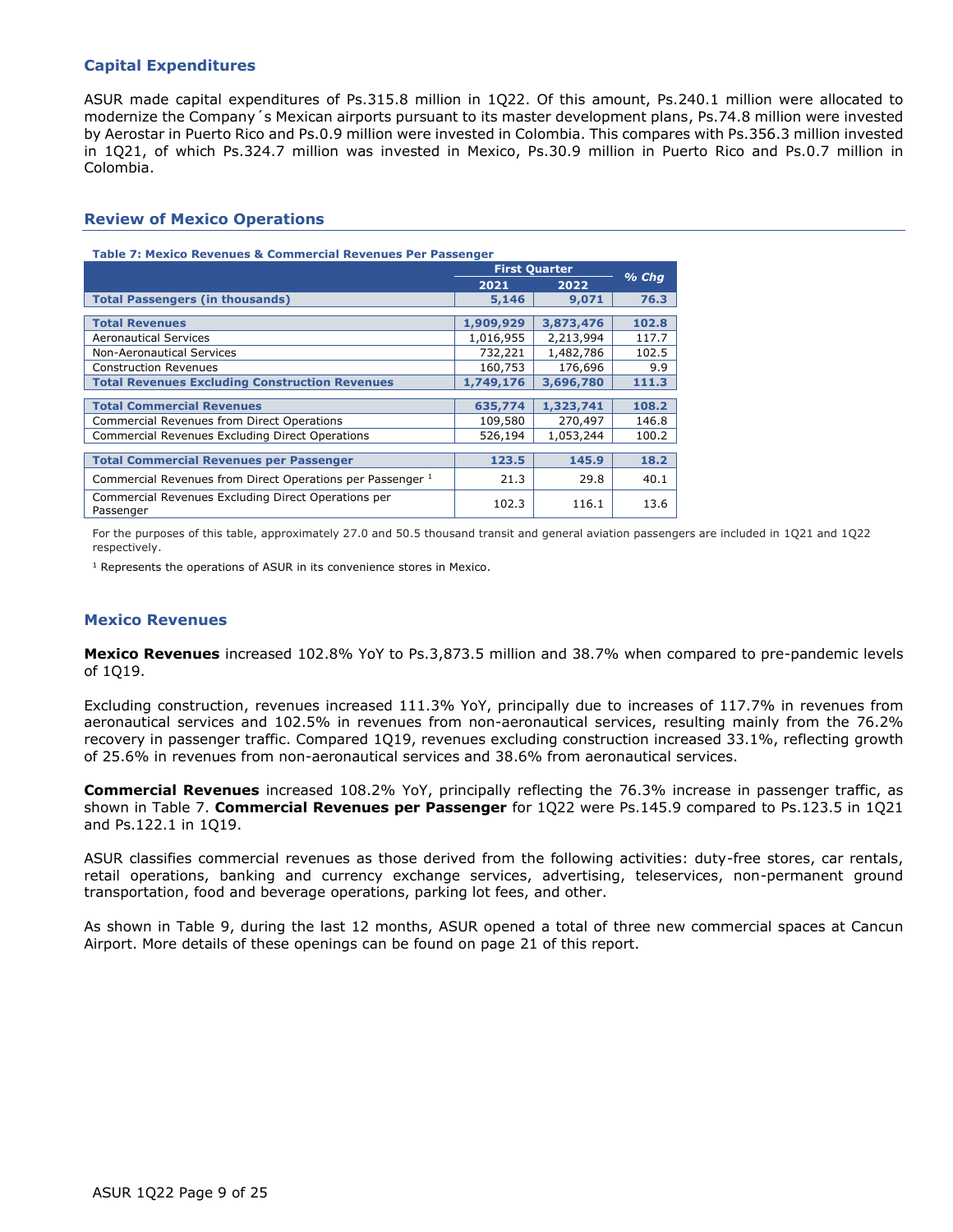| <b>Bussines Line</b>             | YoY<br><b>Chg</b> | Type of Commercial Space <sup>1</sup>                              | #<br><b>Spa</b> |
|----------------------------------|-------------------|--------------------------------------------------------------------|-----------------|
| <b>1Q22</b>                      |                   |                                                                    | Ope             |
| Duty Free                        | 131.6%            | <b>Cancun</b>                                                      |                 |
| Car parking                      | 128.6%            | Retail                                                             |                 |
| Retail                           | 121.5%            | 8 Others airports                                                  |                 |
| Advertising                      | 111.7%            | Retail                                                             |                 |
| Other revenues                   | 97.2%             | Car rental                                                         |                 |
| Teleservices                     | 64.5%             | <b>Mexico</b>                                                      |                 |
| Car rental                       | 43.8%             |                                                                    |                 |
| Food and Beverage                | 41.0%             |                                                                    |                 |
| Banks and foreign exchange       | 13.8%             | <sup>1</sup> Only includes new stores opened during the period and |                 |
| Ground Transportation            | $(19.2\%)$        | excludes remodelings or contract renewals.                         |                 |
| <b>Total Commercial Revenues</b> | 108.2%            |                                                                    |                 |

#### **Table 8: Mexico Commercial Revenue Performance Table 9: Mexico Summary Retail and Other Commercial Space Opened since March 31,2021**

| YoY<br><b>Chg</b><br>1022 | Type of Commercial Space 1 | $#$ Of<br><b>Spaces</b><br><b>Opened</b> |
|---------------------------|----------------------------|------------------------------------------|
| 131.6%                    | <b>Cancun</b>              |                                          |
| 128.6%                    | Retail                     |                                          |
| 121.5%                    | <b>8 Others airports</b>   |                                          |
| 111.7%                    | Retail                     |                                          |
| 97.2%                     | Car rental                 |                                          |
| 64.5%                     | <b>Mexico</b>              |                                          |

#### **Mexico Operating Costs and Expenses**

#### **Table 10: Mexico Operating Costs & Expenses**

|                                                                            | <b>First Quarter</b> |           | $%$ Chq |  |
|----------------------------------------------------------------------------|----------------------|-----------|---------|--|
|                                                                            | 2021                 | 2022      |         |  |
| Cost of Services                                                           | 425,830              | 516,690   | 21.3    |  |
| Administrative                                                             | 62,063               | 69,305    | 11.7    |  |
| Technical Assistance                                                       | 59,229               | 148,395   | 150.5   |  |
| <b>Concession Fees</b>                                                     | 78,829               | 160,512   | 103.6   |  |
| Depreciation and Amortization                                              | 187,790              | 215,584   | 14.8    |  |
| <b>Operating Costs and Expenses Excluding Construction</b><br><b>Costs</b> | 813,741              | 1,110,486 | 36.5    |  |
| <b>Construction Costs</b>                                                  | 160,753              | 176,696   | 9.9     |  |
| <b>Total Operating Costs &amp; Expenses</b>                                | 974,494              | 1,287,182 | 32.1    |  |

Total **Mexico Operating Costs and Expenses** increased 32.1% YoY, or Ps.312.7. Excluding construction costs, operating costs and expenses increased 36.5% or Ps.296.7 million, mainly reflecting higher technical assistance and concession fees, as well as increases in energy, security and maintenance costs. Higher cost of sales at stores operated by ASUR and an increase in social security contributions also contributed to higher costs.

**Cost of Services** increased 21.3% YoY, mainly reflecting higher energy, security and maintenance expenses, together with higher cost of sales at stores operated directly by ASUR and an increase in social security contributions.

**Administrative Expenses** declined 11.7% YoY.

**The Technical Assistance** fee paid to ITA increased 150.5% YoY reflecting higher EBITDA in Mexico, a factor in the calculation of the fee.

**Concession Fees**, which include fees paid to the Mexican government, increased 103.6%, principally due to the increase in regulated revenues, a factor in the calculation of the concession fee.

**Depreciation and Amortization** increased 14.8% YoY, reflecting higher investments to date.

#### **Mexico Consolidated Comprehensive Financing Gain (Loss)**

| <b>Table 11: Mexico Comprehensive Financing Gain (Loss)</b> |                      |           |         |
|-------------------------------------------------------------|----------------------|-----------|---------|
|                                                             | <b>First Quarter</b> |           |         |
|                                                             | 2021                 | 2022      | $%$ Chq |
| Interest Income                                             | 34,041               | 69,572    | 104.4   |
| Interest Expense                                            | (65,508)             | (94, 959) | 45.0    |
| Foreign Exchange Gain (Loss), Net                           | 52,704               | (95, 906) | n/a     |
| <b>Total</b>                                                | 21,237               | (121,293) | n/a     |

ASUR's Mexico operations reported a Ps121.3 million Comprehensive Financing Loss in 1Q22, compared to a Ps.21.2 million gain in 1Q29. This was mainly due to a foreign exchange loss of Ps.95.9 million in 1Q22 resulting from the 0.2% average quarterly depreciation of the Mexican peso (2.7% appreciation at quarter-end) against the U.S. dollar on a foreign currency net asset position. This compares with a Ps.52.7 million foreign exchange gain 1Q21, resulting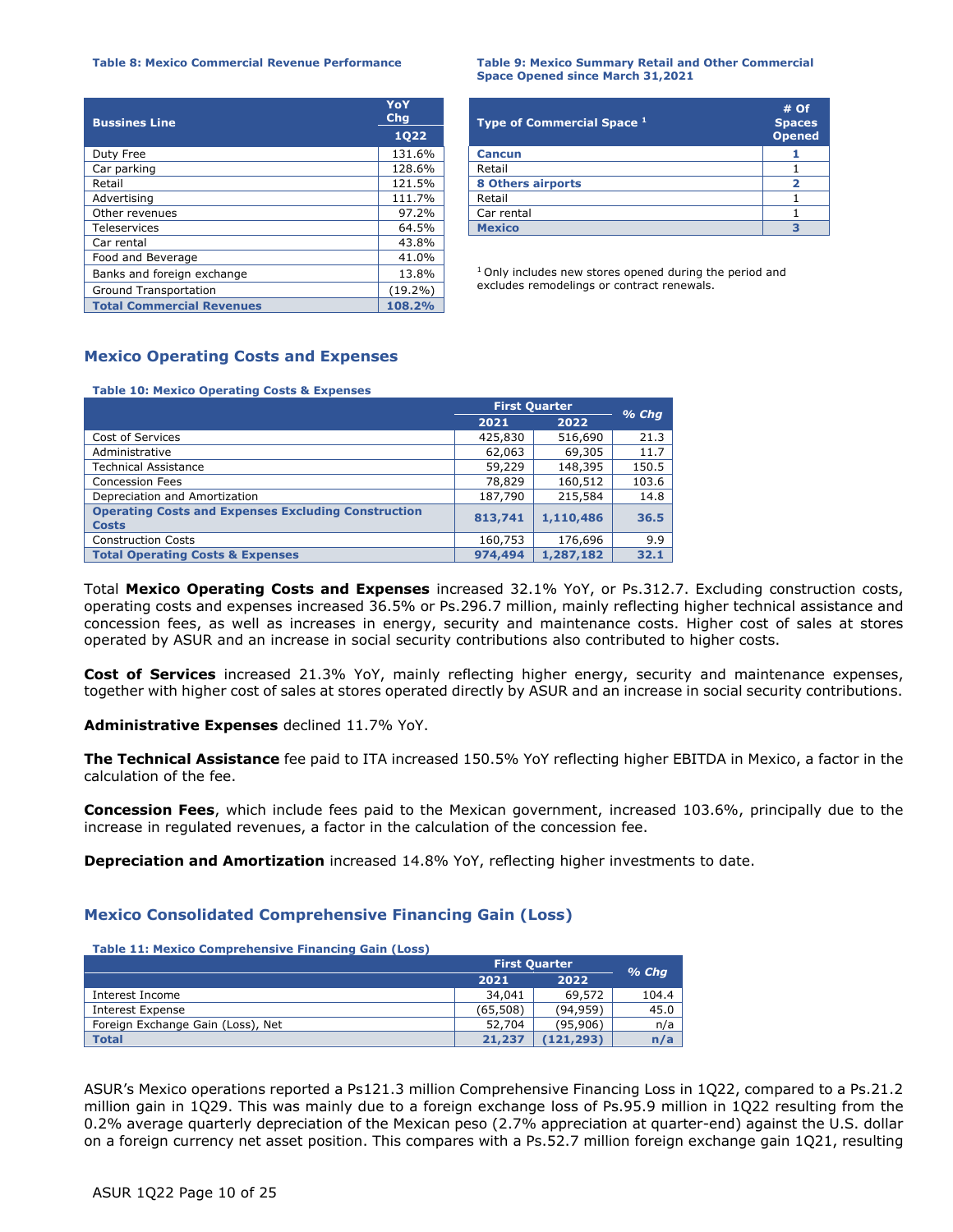from the 2.2% average quarterly depreciation of the Mexican peso during that period (2.7% at quarter-end) and a foreign currency net asset position.

Interest income increased 104.4% YoY reflecting a higher cash balance, while interest expenses increased 45% YoY due to a higher debt balance as a result of the Ps.690 million in lines of credit drawn down in October 2021.

#### **Mexico Operating Profit (Loss) and EBITDA**

#### **Table 12: Mexico Profit & EBITDA**

|                                                       | <b>First Quarter</b> |           | $%$ Chq  |  |
|-------------------------------------------------------|----------------------|-----------|----------|--|
|                                                       | 2021                 | 2022      |          |  |
| <b>Total Revenue</b>                                  | 1,909,929            | 3,873,476 | 102.8    |  |
| <b>Total Revenues Excluding Construction Revenues</b> | 1,749,176            | 3,696,780 | 111.3    |  |
| <b>Operating Profit</b>                               | 935,435              | 2,586,294 | 176.5    |  |
| <b>Operating Margin</b>                               | 49.0%                | 66.8%     | 1779 bps |  |
| Adjusted Operating Margin 1                           | 53.5%                | 70.0%     | 1648 bps |  |
| Net Profit <sup>2</sup>                               | 831,550              | 1,881,523 | 126.3    |  |
| <b>EBITDA</b>                                         | 1,126,110            | 2,802,407 | 148.9    |  |
| <b>EBITDA Margin</b>                                  | 59.0%                | 72.3%     | 1339 bps |  |
| Adjusted EBITDA Margin 3                              | 64.4%                | 75.8%     | 1143 bps |  |

<sup>1</sup> Adjusted Operating Margin excludes the effect of IFRIC12 with respect to the construction or improvements to concessioned assets, and is equal to operating profit divided by total revenues less construction services revenues.

<sup>2</sup> This result includes revenues from the participation of Aerostar Ps.258.6 million and 164.8 million in 1Q22 and 1Q21, respectively, for Airplan Ps.175.9 million and Ps.14.5 million in 1Q22 and 1Q21, respectively.

<sup>3</sup> Adjusted EBITDA Margin excludes the effect of IFRIC12 with respect to the construction or improvements to concessioned assets, and is calculated by dividing EBITDA by total revenues less construction services revenues.

Mexico reported an **Operating Gain** of Ps.2,586.3 million in 1Q22 and an Operating Margin of 66.8%. This compares with an Operating Gain of Ps.935.4 million and an Operating Margin of 49.0% in 1Q21 and 67.4% in 1Q19.

**Adjusted Operating Margin**, which excludes the effect of IFRIC 12 with respect to the construction of or improvements to concessioned assets and which is calculated as operating profit divided by total revenues excluding construction services revenues was 70.0% in 1Q22, compared to 53.5% in 1Q21, and 67.7% in 1Q19.

**EBITDA** increased Ps.148.9%, or Ps.1,676.3 million to Ps.2,802.4 million in 1Q22, from Ps.1,126.1 million in 1Q22 and compared to Ps.2,051.9 million reported in 1Q19. EBITDA margin in 1Q22 was 72.3%, compared with 59.0% in 1Q21 and 73.5% in 1Q19.

During 1Q22, ASUR's operations in Mexico recognized Ps.176.7 million in "Construction Revenues," compared with Ps.160.7 million in 1Q21, reflecting higher capital expenditures and investments in concessioned assets.

**Adjusted EBITDA Margin**, which excludes the effect of IFRIC 12 with respect to the construction of or improvements to concessioned assets, was 75.8% in 1Q22, compared with 64.4% in 1Q21, and 73.9% in 1Q19.

#### **Mexico Tariff Regulation**

The Mexican Ministry of Communications and Transportation regulates the majority of ASUR's activities by setting maximum rates, which represent the maximum possible revenues allowed per traffic unit at each airport.

ASUR's accumulated regulated revenues at its Mexican operations, as of March 31, 2022, totaled Ps.2,304.5 million, with an average tariff per workload unit of Ps.245.3 (December 2021 pesos), accounting for approximately 62.3% of total Mexico income (excluding construction income)

The Mexican Ministry of Communications and Transportation reviews compliance with maximum rate regulations at the close of each year.

#### **Mexico Capital Expenditures**

Capital investments in connection with the Company's plan to modernize its Mexican airports pursuant to its master development plans amounted to Ps.240.1 million in 1Q22, compared to Ps.324.7 million in 1Q21.

ASUR 1Q22 Page 11 of 25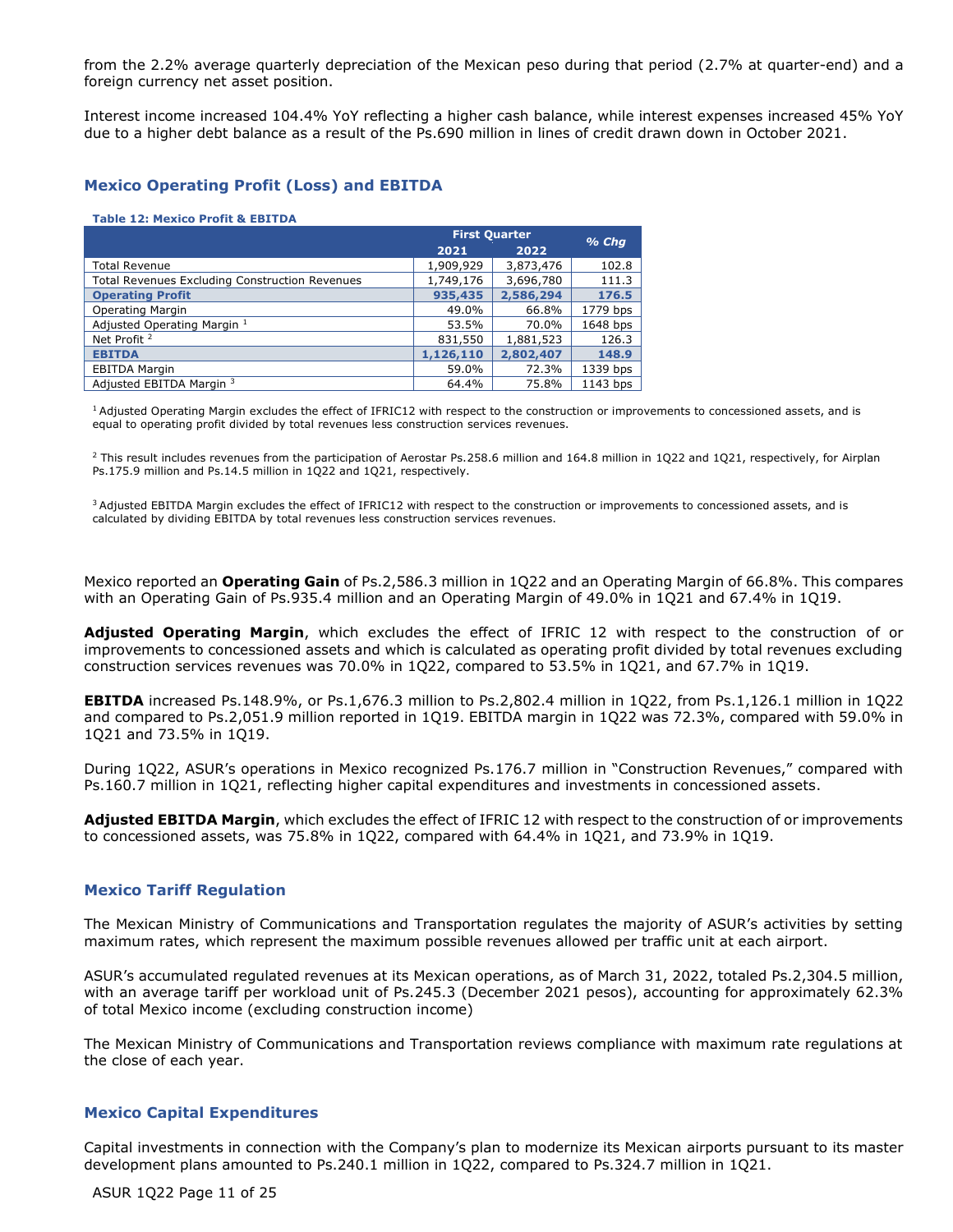#### **Review of Puerto Rico Operations**

The following discussion compares Aerostar's independent results for the three-month period ended March 31, 2021 and 2022.

As of March 31, 2022, the valuation of ASUR's investment in Aerostar, in accordance with IFRS 3 "Business Combinations," resulted in the following effects on the balance sheet: i) the recognition of a net intangible asset of Ps.5,613.5 million, ii) goodwill of Ps.951.2 million (net of an impairment of Ps.4,719.1 million), iii) deferred taxes of Ps.561.3 million, and iv) a minority interest of Ps.5,247.8 million within stockholders' equity.

| In thousands of Mexican pesos                                        |                      |         |               |  |
|----------------------------------------------------------------------|----------------------|---------|---------------|--|
|                                                                      | <b>First Quarter</b> |         | $\frac{9}{6}$ |  |
|                                                                      | 2021                 | 2022    | Chg           |  |
| <b>Total Passengers (in thousands)</b>                               | 1,765                | 2,391   | 35.5          |  |
| <b>Total Revenues</b>                                                | 727,129              | 948,324 | 30.4          |  |
| <b>Aeronautical Services</b>                                         | 462,024              | 517,078 | 11.9          |  |
| <b>Non-Aeronautical Services</b>                                     | 234,838              | 357,831 | 52.4          |  |
| <b>Construction Revenues</b>                                         | 30,267               | 73,415  | 142.6         |  |
| <b>Total Revenues Excluding Construction</b><br><b>Revenues</b>      | 696,862              | 874,909 | 25.5          |  |
|                                                                      |                      |         |               |  |
| <b>Total Commercial Revenues</b>                                     | 232,888              | 355,115 | 52.5          |  |
| <b>Commercial Revenues from Direct</b><br>Operations                 | 53,826               | 78,838  | 46.5          |  |
| Commercial Revenues Excluding Direct<br>Operations                   | 179,062              | 276,277 | 54.3          |  |
|                                                                      |                      |         |               |  |
| <b>Total Commercial Revenues per</b><br><b>Passenger</b>             | 132.0                | 148.5   | 12.6          |  |
| <b>Commercial Revenues from Direct</b><br>Operations per Passenger 1 | 30.5                 | 33.0    | 8.1           |  |
| Commercial Revenues Excluding Direct<br>Operations per Passenger     | 101.5                | 115.6   | 13.9          |  |

Figures in pesos at the average exchange rate Ps.20.5085 = US. 1.00

<sup>1</sup> Represents ASUR 's operations in convenience stores in Puerto Rico.

#### **Puerto Rico Revenues**

**Total Puerto Rico Revenues** for 1Q22 increased 30.4% YoY to Ps.948.3 million.

Excluding construction services, revenues rose 25.5%, mainly due to the following YoY increases:

- 11.9% in revenues from aeronautical services; and
- 52.4% in revenues from non-aeronautical services, principally due to the 35.5% increase in passenger traffic.

**Commercial Revenues per Passenger** reached Ps.148.5 in 1Q22, compared with Ps.132.0 in 1Q21 and prepandemic levels of Ps.118.0 in 1Q19.

Six commercial spaces were opened at LMM Airport over the last 12 months, as shown in Table 15. More details can be found on page 21 of this report.

ASUR classifies commercial revenues as those derived from the following activities: duty-free stores, car rentals, retail operations, advertising, non-permanent ground transportation, food and beverage operations, parking lot fees, banking and currency exchange services, and other.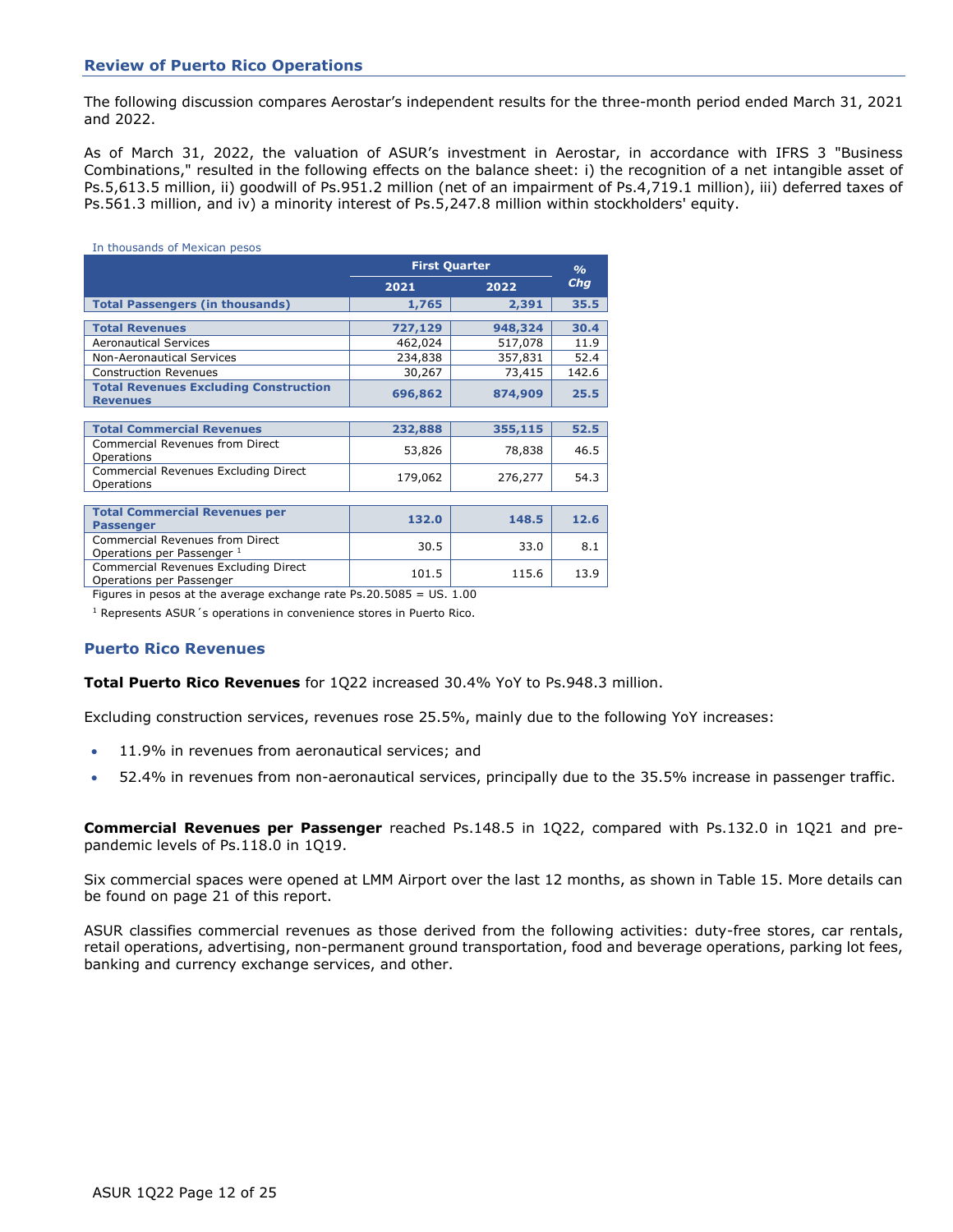#### **Table 14: Puerto Rico Commercial Revenue Performance**

| <b>Bussines Line</b>             | YoY<br>Chg | <b>Type of Commercial Space 1</b>                                  | #                        |  |
|----------------------------------|------------|--------------------------------------------------------------------|--------------------------|--|
| <b>1Q22</b>                      |            |                                                                    | <b>Spa</b><br><b>Ope</b> |  |
| Ground Transportation            | 88.7%      | Retail                                                             |                          |  |
| Car rentals                      | 66.0%      | Food and beverage                                                  |                          |  |
| Car parking                      | 65.0%      | Others revenues                                                    |                          |  |
| Others revenues                  | 63.6%      | <b>Total Commercial Spaces</b>                                     | 6                        |  |
| Food and beverage                | 57.4%      |                                                                    |                          |  |
| Retail                           | 46.5%      |                                                                    |                          |  |
| Banks and foreign exchange       | 12.6%      |                                                                    |                          |  |
| Duty Free                        | 0.4%       |                                                                    |                          |  |
| Advertising                      | $(32.6\%)$ | <sup>1</sup> Only includes new stores opened during the period and |                          |  |
| <b>Total Commercial Revenues</b> | 52.5%      | excludes remodelings or contract renewals.                         |                          |  |

#### **Table 15: Puerto Rico Summary Retail and Other Commercial Space Opened since March 31, 2021**

| .<br>Chq |  | Type of Commercial Space 1     | $#$ of                         |
|----------|--|--------------------------------|--------------------------------|
| 1022     |  |                                | <b>Spaces</b><br><b>Opened</b> |
| 88.7%    |  | Retail                         |                                |
| 66.0%    |  | Food and beverage              |                                |
| 65.0%    |  | Others revenues                |                                |
| 63.6%    |  | <b>Total Commercial Spaces</b> |                                |

# **Puerto Rico Operating Costs and Expenses**

In thousands of Mexican pesos

|                                                                            | <b>First Quarter</b> |         | $%$ Chq |
|----------------------------------------------------------------------------|----------------------|---------|---------|
|                                                                            | 2021                 | 2022    |         |
| Cost of Services                                                           | 118,309              | 178,473 | 50.9    |
| <b>Concession Fees</b>                                                     | 34,965               | 44,063  | 26.0    |
| Depreciation and Amortization                                              | 186,285              | 186,600 | 0.2     |
| <b>Operating Costs and Expenses Excluding</b><br><b>Construction Costs</b> | 339,559              | 409,136 | 20.5    |
| <b>Construction Costs</b>                                                  | 30,267               | 73,415  | 142.6   |
| <b>Total Operating Costs &amp; Expenses</b>                                | 369,826              | 482,551 | 30.5    |

Figures in pesos at the average exchange rate Ps.20.5085 = US. 1.00

During 1Q22, total **Operating Costs and Expenses** at LMM Airport increased 30.5% YoY to Ps.482.5 million. Construction costs in the quarter increased 142.6% to Ps.73.4 million from Ps.30.3 million in 1Q21.

**Excluding construction costs, operating costs and expenses** increased 20.5% YoY, or Ps.69.6 million, to Ps.409.1 million, principally due to increases in the maintenance provision, in the cost of sales of directly operated convenience stores, and in energy, security, maintenance, personnel costs and concession fees. This increase was partially offset by a Ps. 9.5 million recovery of expenses under the CRRSAA Act in 1Q22 compared with the recovery under the Cares Act in 1Q21. Excluding this effect, costs would have increased 15.0%, or Ps.79.0 million.

**Cost of Services** increased 50.9% YoY, or Ps.60.2 million, principally reflecting a mainly reflecting a higher maintenance provision, as well as increases in cost of sales in convenience stores directly operated by ASUR, and in energy, security, maintenance, and personnel costs. This increase was partially offset by a higher recovery of expenses of Ps.9.5 million under the CRRSAA Act in 1Q22 compared to the recovery under the Cares Act in 1Q21. Excluding this impact, Cost of Services would have increased 22.8%, or Ps.69.6 million.

**Concession Fees** paid to the Puerto Rican government increased Ps.9.1 million, in line with the concession agreement.

**Depreciation and Amortization** increased 0.2% YoY, or Ps.0.3 million, principally reflecting the FX translation impact as the average Mexican peso exchange rate fluctuated to Ps.20.5085 per dollar in 1Q22, from Ps.20.3407 per dollar in 1Q21.

#### **Puerto Rico Comprehensive Financing Gain (Loss)**

**Table 17: Puerto Rico Comprehensive Financing Gain (Loss)** In thousands of Mexican pesos

|                  | <b>First Quarter</b> |            | $%$ Chq |
|------------------|----------------------|------------|---------|
|                  | 2021                 | 2022       |         |
| Interest Income  | 244                  | 1,879      | 670.1   |
| Interest Expense | (115,272)            | (112, 778) | (2.2)   |
| Total            | (115.028)            | (110, 899) | (3.6)   |

Figures in pesos at the average exchange rate Ps.20.5085 = US. 1.00

During 1Q22, Puerto Rico reported a Ps.110.9 million **Comprehensive Financing Loss**, compared with a Ps.115.0 million loss in 1Q21, mainly reflecting the FX conversion impact in connection with the appreciation of the Mexican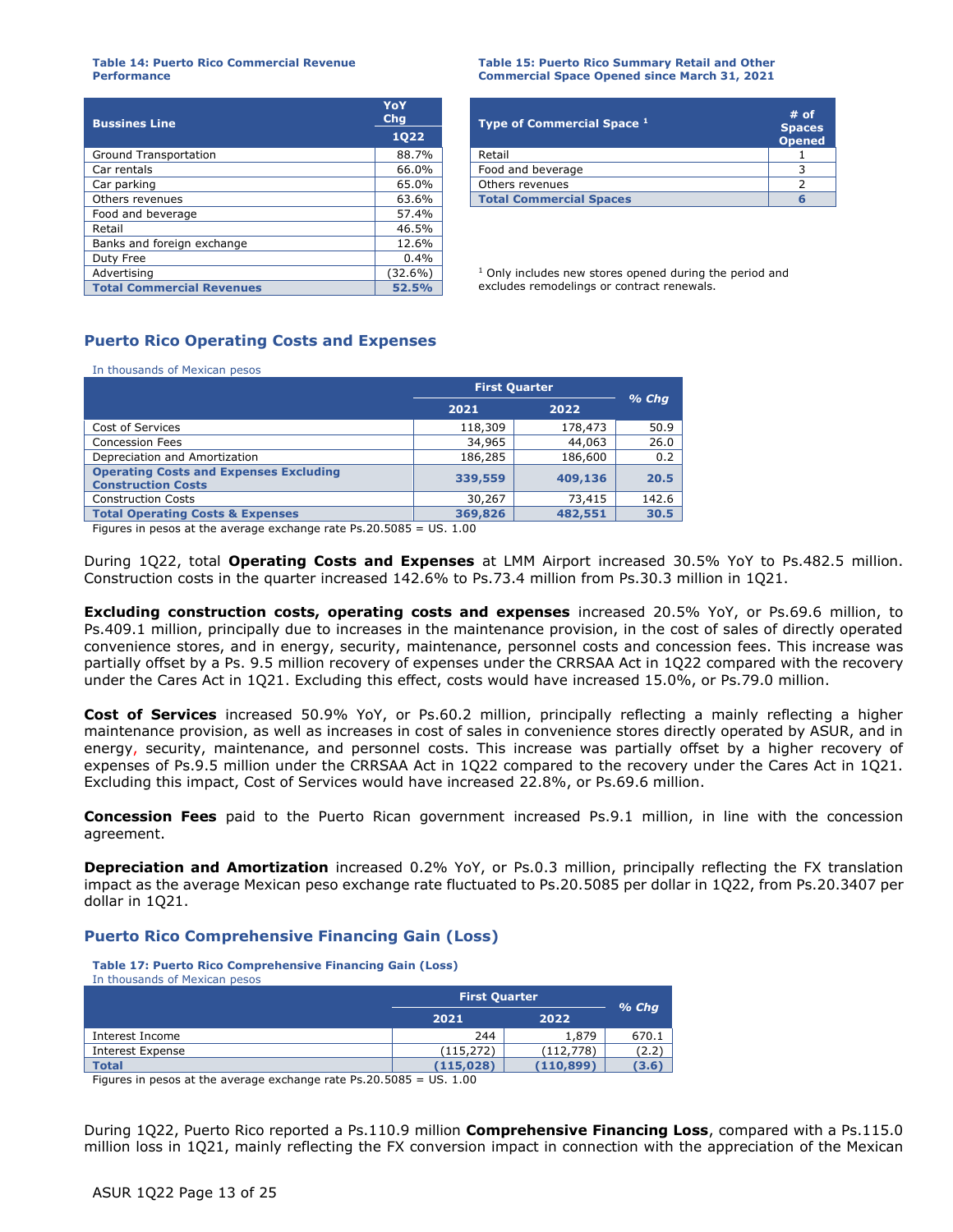peso against the US dollar together with the full repayment of the subordinated term loan with Cancun airport in April 2021.

On March 22, 2013, Aerostar carried out a private bond placement for a total of US\$350.0 million to finance a portion of the Concession Agreement payment to the Puerto Rico Ports Authority and certain other costs and expenditures associated with it.

On June 24, 2015, Aerostar carried out a private bond placement for a total of US\$50.0 million.

In December 2020, Aerostar entered into a revolving line of credit with Banco Popular de Puerto Rico in the amount of US\$20.0 million, with a three-year term. Funds have not yet been withdrawn. All long-term debt is collateralized by Aerostar's total assets.

#### **Puerto Rico Operating Profit and EBITDA**

#### **Table 18: Puerto Rico Profit & EBITDA**

In thousands of Mexican pesos

|                                                       | <b>Fourth Quarter</b> |         |         |
|-------------------------------------------------------|-----------------------|---------|---------|
|                                                       | 2020                  | 2021    | $%$ Chq |
| <b>Total Revenue</b>                                  | 727,129               | 948,324 | 30.4    |
| <b>Total Revenues Excluding Construction Revenues</b> | 696,862               | 874,909 | 25.5    |
| <b>Other Revenues</b>                                 | ۰                     | 45,547  | n/a     |
| <b>Operating Profit</b>                               | 357,303               | 511,320 | 43.1    |
| <b>Operating Margin</b>                               | 49.1%                 | 53.9%   | 478 bps |
| Adjusted Operating Margin <sup>1</sup>                | 51.3%                 | 58.4%   | 717 bps |
| Net Income                                            | 232,731               | 390,133 | 67.6    |
| <b>EBITDA</b>                                         | 356,681               | 501,542 | 40.6    |
| <b>EBITDA Margin</b>                                  | 49.1%                 | 52.9%   | 383 bps |
| Adjusted EBITDA Margin <sup>2</sup>                   | 51.2%                 | 57.3%   | 614 bps |

Figures in pesos at the average exchange rate  $Ps.20.5085 = US. 1.00$ 

<sup>1</sup> Adjusted Operating Margin excludes the effect of IFRIC12 with respect to the construction or improvements to concessioned assets, and is equal to operating profit divided by total revenues less construction services revenues.

<sup>2</sup> Adjusted EBITDA Margin excludes the effect of IFRIC12 with respect to the construction or improvements to concessioned assets, and is calculated by dividing EBITDA by total revenues less construction services revenues.

**Operating Profit** at Puerto Rico increased to Ps.511.3 million at Puerto Rico resulting in an **Operating Margin** of 53.9%, mainly reflecting higher non-aeronautical revenues and a marginal reduction in expenses. This compares with operating profit of Ps.357.3 million and an operating margin of 49.1% in 1Q21, and of Ps.260.4 million and an Operating Margin of 30.6% in 1Q19.

**EBITDA** increased 40.6% to Ps.501.5 million in 1Q22 from Ps.356.7 million in 1Q21, and from Ps.420.0 million in 1Q19. EBITDA Margin increased to 52.9% in 1Q22 from 49.1% in 1Q21 and 49.3% in 1Q19. **The Adjusted EBITDA Margin** (which excludes IFRIC 12) was 57.3% in 1Q22, compared with 51.2% in 1Q21, and 57.6% in 4Q19.

#### **Puerto Rico Capital Expenditures**

During 1Q22, Aerostar made capital investments of Ps.74.8 million compared with investments of Ps.30.9 million in 1Q21.

#### **Puerto Rico Tariff Regulation**

The Airport Use Agreement signed by Aerostar, the airlines serving LMM Airport, and the Puerto Rico Ports Authority govern the relationship between Aerostar and the principal airlines serving LMM Airport. The agreement entitles Aerostar to an annual contribution from the airlines of US\$62.0 million during the first five years of the term. From year six onwards, the total annual contribution for the prior year increases in accordance with an adjusted consumer price index factor based on the U.S. non-core consumer price index. The annual fee is divided between the airlines that operate at LMM Airport in accordance with the regulations and structure defined under the Airport Use Agreement to establish the contribution of each airline for each particular year.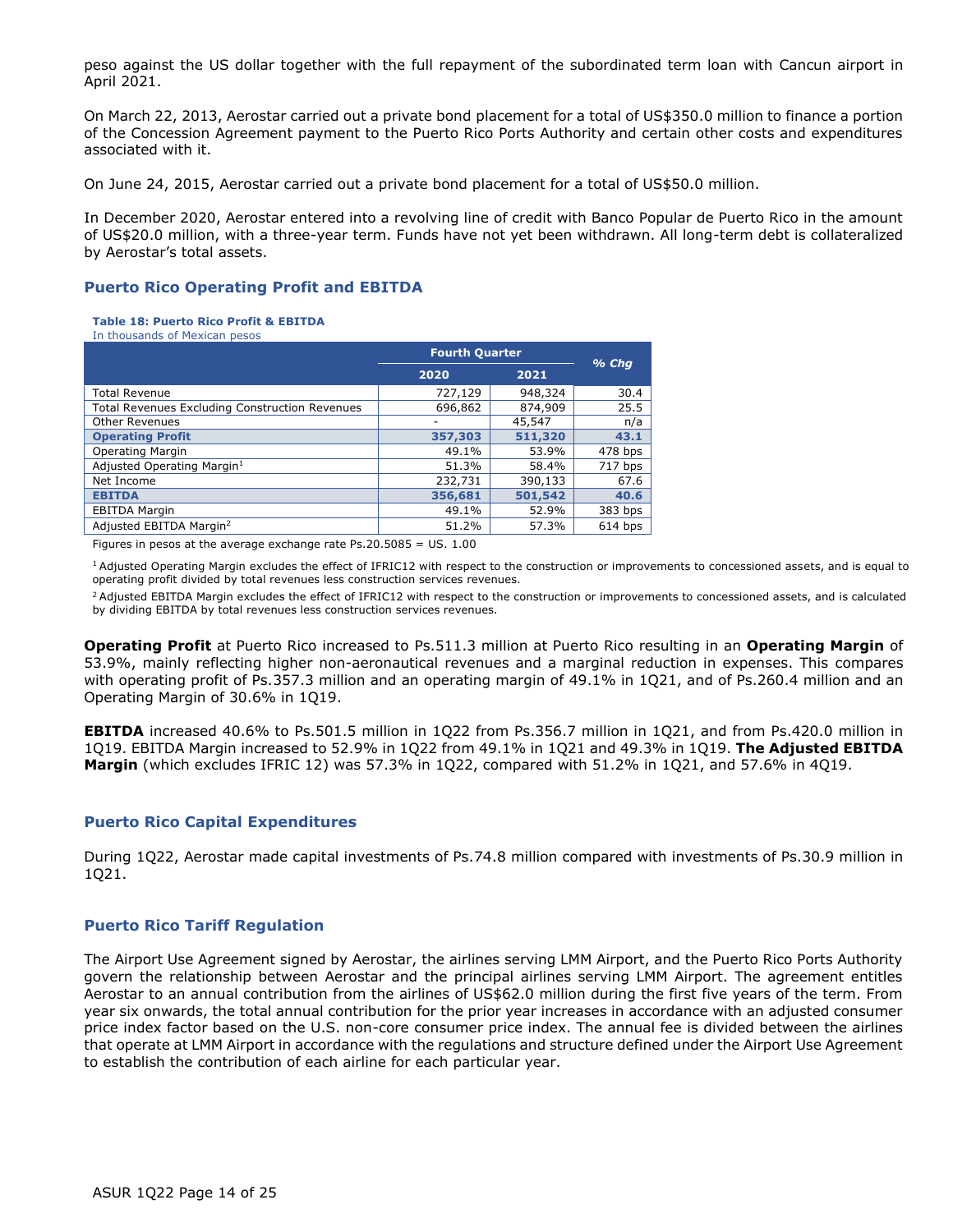#### **Review of Colombia Operations**

The following discussion compares Airplan's independent results for the three-month periods ended March 31, 2021 and 2022.

The valuation of ASUR's investment in Airplan, in accordance with IFRS 3 "Business Combinations", resulted in the following effects on the balance sheet as of March 31, 2022: i) the recognition of a net intangible asset of Ps.1,094.4 million, ii) goodwill of Ps.1,562.0.6 million, iii) deferred taxes of Ps.218.9 million, and iv) Ps.468.9 million from the recognition of bank loans at fair value.

| In thousands of Mexican pesos                         |                      |         |        |
|-------------------------------------------------------|----------------------|---------|--------|
|                                                       | <b>First Quarter</b> | $%$ Chq |        |
|                                                       | 2021                 | 2022    |        |
| <b>Total Passengers (in thousands)</b>                | 1,911                | 3,683   | 92.8   |
|                                                       |                      |         |        |
| <b>Total Revenues</b>                                 | 262,652              | 604,005 | 130.0  |
| <b>Aeronautical Services</b>                          | 176,699              | 450,944 | 155.2  |
| <b>Non-Aeronautical Services</b>                      | 83,884               | 151,865 | 81.0   |
| Construction Revenues <sup>1</sup>                    | 2,069                | 1,196   | (42.2) |
| <b>Total Revenues Excluding Construction Revenues</b> | 260,583              | 602,809 | 131.3  |
| <b>Total Commercial Revenues</b>                      | 83,191               | 151,599 | 82.2   |
| <b>Total Commercial Revenues per Passenger</b>        | 43.5                 | 41.2    | (5.3)  |

Figures in pesos at an average exchange rate of COP190.5193 = Ps.1.00.

Note: For the purposes of this table, approximately 53.4 and 111.3 thousand transit and general aviation passengers are included in 1Q21 and 1Q22, respectively.

#### **Colombia Revenues**

**Total Colombia Revenues** increased 130.0% YoY to Ps.604.4 million and 32.3% against 1Q19. Excluding construction services, revenues increased 131.3% YoY mainly reflecting increases of 155.2% in revenues from aeronautical services, and 81.0% in revenues from non-aeronautical services, mainly the 82.2% increase in commercial revenues.

**Commercial Revenues per Passenger** was Ps.41.2 compared with Ps.43.5 in 1Q21 and Ps.39.1 in 1Q19.

As shown in Table 21, during the last twelve months, 44 new commercial spaces were opened in Colombia. More details of these openings can be found on page 21 of this report.

ASUR classifies commercial revenues as those derived from the following activities: duty-free stores, car rentals, retail operations, advertising, non-permanent ground transportation, food and beverage operations, parking lot fees, teleservices, banking and currency exchange services and other.

#### **Table 20: Colombia Commercial Revenue Performance**

| <b>Bussines Line</b>             | YoY<br><b>Chg</b> | Type of Commercial Space <sup>1</sup>                              | # <sub>c</sub><br><b>Spac</b> |
|----------------------------------|-------------------|--------------------------------------------------------------------|-------------------------------|
|                                  | 1022              |                                                                    | Oper                          |
| Ground transportation            | 690.8%            | Retail                                                             | 9                             |
| Car rental                       | 360.7%            | Banks and foreign exchange                                         |                               |
| Duty free                        | 237.2%            | <b>Teleservices</b>                                                | 3                             |
| Retail                           | 126.5%            | Others revenues                                                    | 31                            |
| Car parking                      | 116.3%            | <b>Total Commercial Spaces</b>                                     | 44                            |
| Advertising                      | 91.9%             |                                                                    |                               |
| Food and beverage                | 89.7%             |                                                                    |                               |
| Other revenues                   | 59.1%             |                                                                    |                               |
| Banks and foreign exchange       | 30.9%             | <sup>1</sup> Only includes new stores opened during the period and |                               |
| Teleservices                     | 10.2%             | excludes remodelings or contract renewals.                         |                               |
| <b>Total Commercial Revenues</b> | 82.2%             |                                                                    |                               |

#### **Table 21: Colombia Summary Retail and Other Commercial Space Opened since March 31, 2021**

| YoY<br><b>Chg</b><br>1022 | Type of Commercial Space 1     | $#$ of<br><b>Spaces</b><br><b>Opened</b> |
|---------------------------|--------------------------------|------------------------------------------|
| 690.8%                    | Retail                         |                                          |
| 360.7%                    | Banks and foreign exchange     |                                          |
| 237.2%                    | <b>Teleservices</b>            |                                          |
| 126.5%                    | Others revenues                | 31                                       |
| 116.3%                    | <b>Total Commercial Spaces</b> | 44                                       |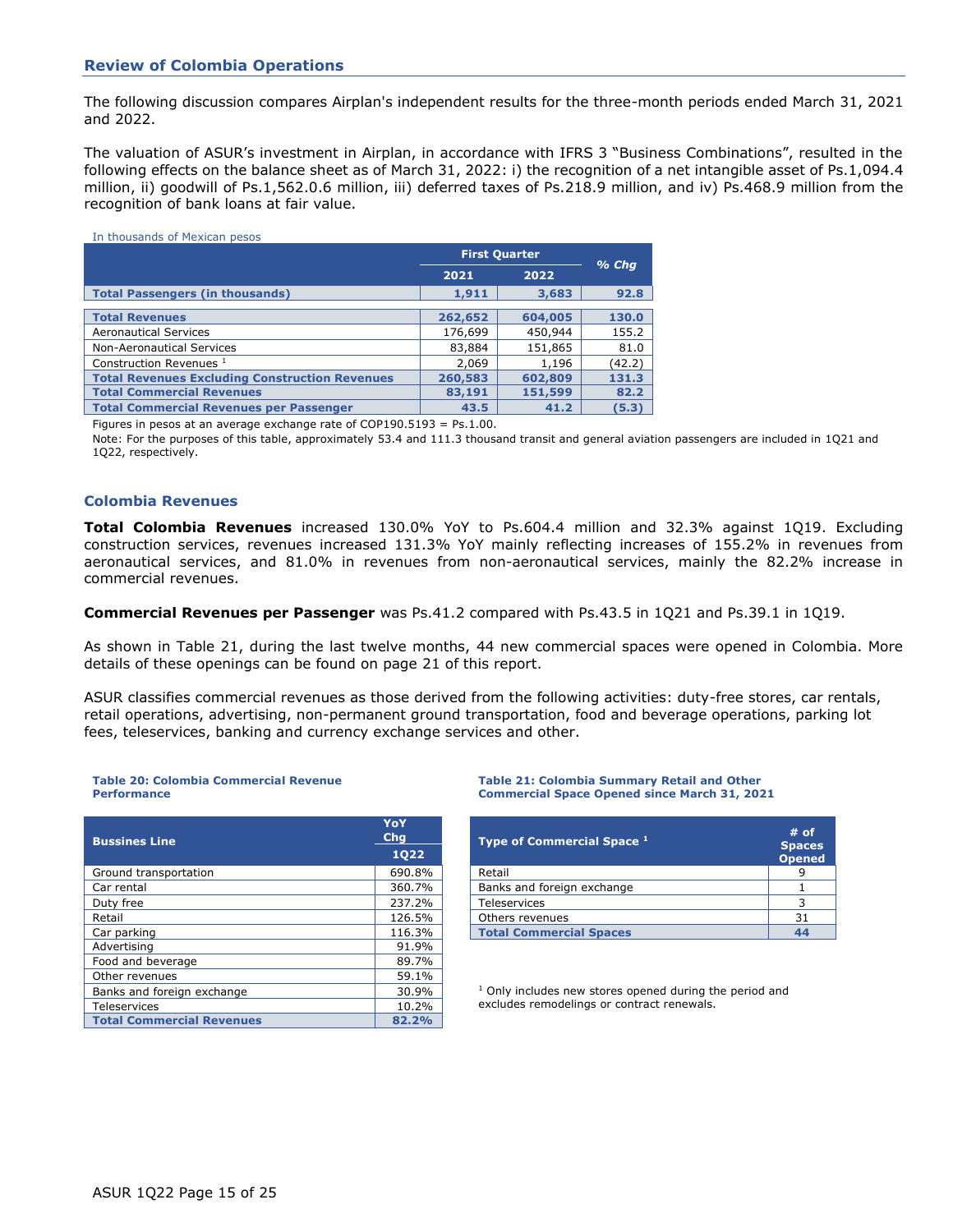#### **Colombia Costs & Expenses**

**Table 22: Colombia Costs & Expenses** In thousands of Mexican pesos

|                                                                            | <b>First Quarter</b> |         |         |
|----------------------------------------------------------------------------|----------------------|---------|---------|
|                                                                            | 2021                 | 2022    | $%$ Chq |
| Cost of Services                                                           | 99,398               | 116,920 | 17.6    |
| <b>Technical Assistance</b>                                                | 1,837                | 1,030   | (43.9)  |
| <b>Concession Fees</b>                                                     | 49,594               | 112,523 | 126.9   |
| Depreciation and Amortization                                              | 114,975              | 96,143  | (16.4)  |
| <b>Operating Costs and Expenses</b><br><b>Excluding Construction Costs</b> | 265,804              | 326,616 | 22.9    |
| <b>Construction Costs</b>                                                  | 2,069                | 1,196   | (42.2)  |
| <b>Total Operating Costs &amp; Expenses</b>                                | 267,873              | 327,812 | 22.4    |

Figures in pesos at an average exchange rate of COP190.5193 = Ps.1.00.

Total **Operating Costs and Expenses** in Colombia increased 22.4% YoY to Ps.327.8 million. Excluding construction costs, operating costs and expenses increased 22.9% YoY to Ps.326.6 million.

**Cost of Services** increased 17.6% YoY, or Ps.17.5 million. This was mainly due to an increase in maintenance the maintenance provision and higher security expenses, as well as an increase in taxes and duties.

**Construction Costs** declined 42.2% YoY, or Ps.0.8 million due to lower complementary works TO concessioned assets compared 1Q21.

**Concession Fees**, which include fees paid to the Colombian government, increased 126.9% YoY, mainly reflecting the increase in regulated and non-regulated revenues during the period.

**Depreciation and Amortization** declined Ps.18.8 million, principally reflecting the FX translation impact from the depreciation of the Colombian peso against the Mexican peso, as per IFRS 3.

#### **Colombia Comprehensive Financing Gain (Loss)**

**Table 23: Colombia, Comprehensive Financing Gain (Loss)**

In thousands of Mexican pesos

|                                   | <b>First Quarter</b> |          |         |
|-----------------------------------|----------------------|----------|---------|
|                                   | 2021                 | 2022     | $%$ Chq |
| Interest Income                   | 1,866                | 8,917    | 377.9   |
| Interest Expense                  | (45,266)             | (18,364) | (59.4)  |
| Foreign Exchange Gain (Loss), Net | (17)                 | 10       | n/a     |
| <b>Total</b>                      | (43,417)             | (9,437)  | (78.3)  |

Figures in pesos at an average exchange rate of COP190.5193 = Ps.1.00.

During 1Q22, Airplan reported a Ps.9.4 million **Comprehensive Financing Loss**, compared with a Ps.43.4 million loss in 1Q21. This resulted mainly from a 59.4% decline in interest expenses on fair value loan repayments recognized under IFRS 3, partially offset by a Ps.7.0 million, or 377.9% increase in interest earned.

On June 1, 2015, Airplan entered into 12-Year Syndicated Loan Facility with eight banks, with a 3-year grace period and maintained a net balance of Ps.2.195.8 million as of March 31, 2022.

Airplan made principal payments of Ps.53.6 million in 1Q22.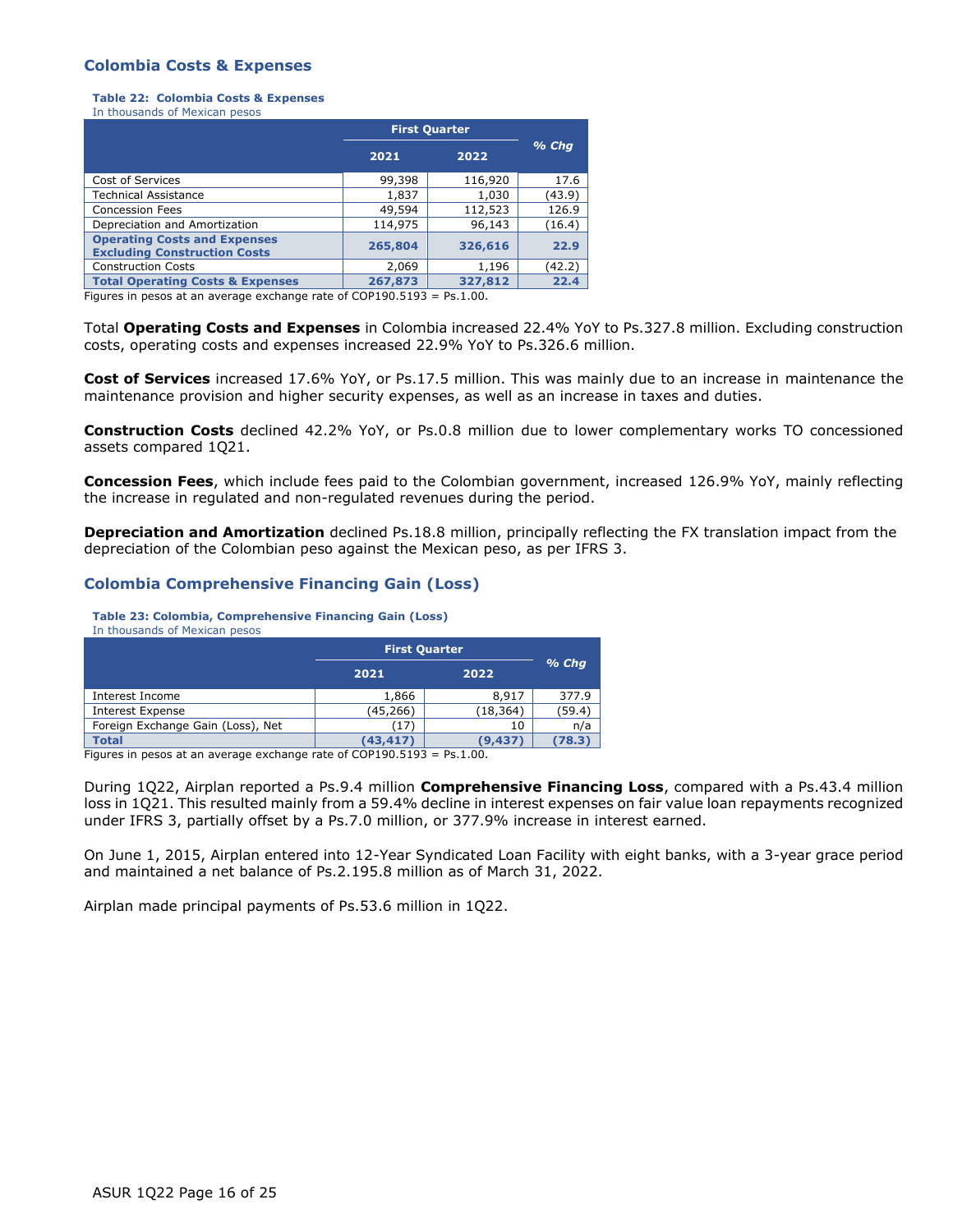# **Colombia Operating Profit (Loss) and EBITDA**

#### **Table 24: Colombia Profit & EBITDA**

In thousands of Mexican pesos

|                                                       | <b>First Quarter</b> |         | $%$ Chq  |
|-------------------------------------------------------|----------------------|---------|----------|
|                                                       | 2021                 | 2022    |          |
| <b>Total Revenue</b>                                  | 262,652              | 604,005 | 130.0    |
| <b>Total Revenues Excluding Construction Revenues</b> | 260,583              | 602,809 | 131.3    |
| <b>Operating Profit</b>                               | (5, 221)             | 276,193 | n/a      |
| <b>Operating Margin</b>                               | $(2.0\%)$            | 45.7%   | 4771 bps |
| Adjusted Operating Margin <sup>1</sup>                | $(2.0\%)$            | 45.8%   | 4782 bps |
| Net Profit                                            | (26,176)             | 78,106  | n/a      |
| <b>EBITDA</b>                                         | 109,754              | 372,336 | 239.2    |
| <b>EBITDA Margin</b>                                  | 41.8%                | 61.6%   | 1986 bps |
| Adjusted EBITDA Margin <sup>2</sup>                   | 42.1%                | 61.8%   | 1965 bps |

Figures in pesos at an average exchange rate of COP190.5193 = Ps.1.00.

<sup>1</sup> Adjusted Operating Margin excludes the effect of IFRIC12 with respect to the construction or improvements to concessioned assets, and is equal to operating profit divided by total revenues less construction services revenues.

<sup>2</sup> Adjusted EBITDA Margin excludes the effect of IFRIC12 with respect to the construction or improvements to concessioned assets, and is calculated by dividing EBITDA by total revenues less construction services revenues.

ASUR's operations in Colombia reported an **Operating Gain** of Ps.276.2 million in 1Q22 compared with an Operating Loss of Ps.5.1 million in 1Q21 which was impacted by COVID-19. Operating Margin was 45.7% in 1Q22 compared to negative operating margin of 2.0% in 1Q21, and a pre-pandemic operating margin of 16.5% in 1Q19. The Adjusted Operating Margin, which excludes the impact of IFRIC 12 with respect to construction of or improvements to concessioned assets, was 45.8% in 1Q22 compared with negative 2.0% in 1Q21, and positive 17.4% in 1Q19.

**EBITDA** in 1Q22 was Ps.372.3 million resulting in an EBITDA Margin of 61.6%. This compares with EBITDA of Ps.109.7 million in 1Q21. EBITDA Margin was 41.8%, in both 1Q21 and 1Q19.

The **Adjusted EBITDA Margin**, which excludes the impact of IFRIC 12 with respect to construction or improvements to concessioned assets, was 61.8% in 1Q22. This compares to an Adjusted EBITDA Margin of 42.1% in 1Q21 impacted by the decline in revenues resulting from Covid-19, and to 43.9% in 1Q19.

#### **Colombia Capital Expenditures**

Airplan made capital investments of Ps.0.8 million in 1Q22 compared to Ps.0.7 million in 1Q21.

#### **Colombia Tariff Regulation**

Functions of the Special Administrative Unit of Civil Aeronautics include establishing and collecting fees, tariffs, and rights for the provision of aeronautical and airport services or those that are generated by the concessions, authorizations, licenses, or any other type of income or property. As a result, Resolution 04530, issued on September 21, 2007, establishes tariffs for the rights and the rates conceded to the concessionaire of the following airports: José María Córdova of Rionegro, Enrique Olaya Herrera of Medellín, Los Garzones of Montería, El Caraño of Quibdó, Antonio Roldán Betancourt of Carepa, and Las Brujas of Corozal. This resolution also established the methodology to update and the mechanisms to collect such fees, tariffs, and rights.

Airplan's regulated revenues amounted to Ps.450.9 million in 1Q22.

#### **Definitions**

**Concession Services Agreements (IFRIC 12 interpretation).** In Mexico and Puerto Rico, ASUR is required by IFRIC 12 to include in its income statement an income line, "Construction Revenues," reflecting the revenue from construction or improvements to concessioned assets made during the relevant period. The same amount is recognized under the expense line "Construction Costs" because ASUR hires third parties to provide construction services. Because equal amounts of Construction Revenues and Construction Costs have been included in ASUR's income statement as a result of the application of IFRIC 12, the amount of Construction Revenues does not have an impact on EBITDA, but it does have an impact on EBITDA Margin. In Colombia, "Construction Revenues" include the recognition of the revenue to which the concessionaire is entitled for carrying out the infrastructure works in the development of the concession, while "Construction Costs" represents the actual costs incurred in the execution of such additions or improvements to the concessioned assets.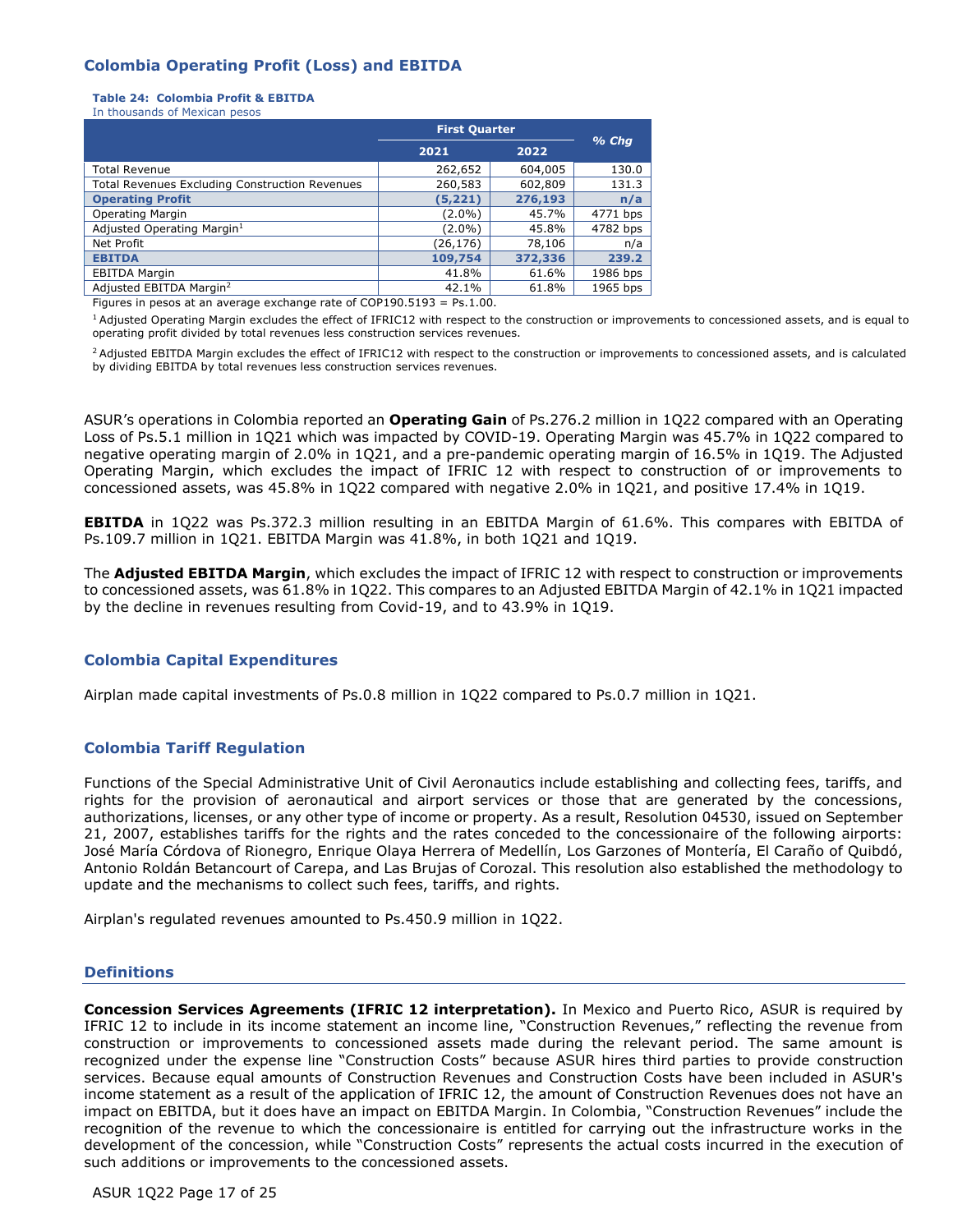**Majority Net Income** reflects ASUR's equity interests in each of its subsidiaries and therefore excludes the 40% interest in Aerostar that is owned by other shareholders. Other than Aerostar, ASUR owns (directly or indirectly) 100% of its subsidiaries.

**EBITDA** means net income before provision for taxes, deferred taxes, profit sharing, non-ordinary items, participation in the results of associates, comprehensive financing cost, and depreciation and amortization. EBITDA should not be considered as an alternative to net income, as an indicator of our operating performance or as an alternative to cash flow as an indicator of liquidity. Our management believes that EBITDA provides a useful measure that is widely used by investors and analysts to evaluate our performance and compare it with other companies. EBITDA is not defined under U.S. GAAP or IFRS and may be calculated differently by different companies.

**Adjusted EBITDA Margin** is calculated by dividing EBITDA by total revenues excluding construction services revenues for Mexico, Puerto Rico, and Colombia and excludes the effect of IFRIC 12 with respect to the construction or improvements to concessioned assets. ASUR is required by IFRIC 12 to include in its income statement an income line reflecting the revenue from construction or improvements to concessioned assets made during the relevant period. The same amount is recognized under the expense line "Construction Costs" because ASUR hires third parties to provide construction services. In Mexico and Puerto Rico, because equal amounts of Construction Revenues and Construction Costs have been included in ASUR's income statement as a result of the application of IFRIC 12, the amount of Construction Revenues does not have an impact on EBITDA, but it does have an impact on EBITDA Margin, as the increase in revenues that relates to Construction Revenues does not result in a corresponding increase in EBITDA. In Colombia, construction revenues do have an impact on EBITDA, as construction revenues include a reasonable margin over the actual cost of construction. Like EBITDA Margin, Adjusted EBITDA Margin should not be considered as an indicator of our operating performance or as an alternative to cash flow as an indicator of liquidity and is not defined under U.S. GAAP or IFRS and may be calculated differently by different companies.

#### **About ASUR**

Grupo Aeroportuario del Sureste, S.A.B. de C.V. (ASUR) is a leading international airport operator with a portfolio of concessions to operate, maintain, and develop 16 airports in the Americas. These comprise nine airports in southeast Mexico, including Cancun Airport, the most important tourist destination in Mexico, the Caribbean, and Latin America, and six airports in northern Colombia, including José María Córdova International Airport (Rionegro), the second busiest airport in Colombia. ASUR is also a 60% JV partner in Aerostar Airport Holdings, LLC, operator of the Luis Muñoz Marín International Airport serving the capital of Puerto Rico, San Juan. San Juan's Airport is the island's primary gateway for international and mainland-US destinations and was the first and currently the only major airport in the US to have successfully completed a public–private partnership under the FAA Pilot Program. Headquartered in Mexico, ASUR is listed both on the Mexican Bolsa, where it trades under the symbol ASUR, and on the NYSE in the U.S., where it trades under the symbol ASR. One ADS represents ten (10) series B shares. For more information, visit [www.asur.com.mx](file:///C:/Users/jsearle/AppData/Local/Microsoft/AppData/Local/Microsoft/Windows/INetCache/Content.Outlook/WU62ENHU/www.asur.com.mx)

#### **Analyst Coverage**

In accordance with Mexican Stock Exchange Internal Rules Article 4.033.01, ASUR reports that the stock is covered by the following broker-dealers: Actinver Casa de Bolsa, Banorte, Barclays, BBVA Bancomer, BofA Merrill Lynch, Bradesco, BTG Pactual, Citi Global Markets, Credit Suisse, GBM Grupo Bursatil, Goldman Sachs, HSBC Securities, Insight Investment Research, Itau BBA Securities, JP Morgan, Morgan Stanley, Nau Securities, Punto Research Santander, Scotiabank, UBS Casa de Bolsa and Vector.

Please note that any opinions, estimates or forecasts regarding the performance of ASUR issued by these analysts reflect their own views, and therefore do not represent the opinions, estimates or forecasts of ASUR or its management. Although ASUR may refer to or distribute such statements, this does not imply that ASUR agrees with or endorses any information, conclusions or recommendations included therein.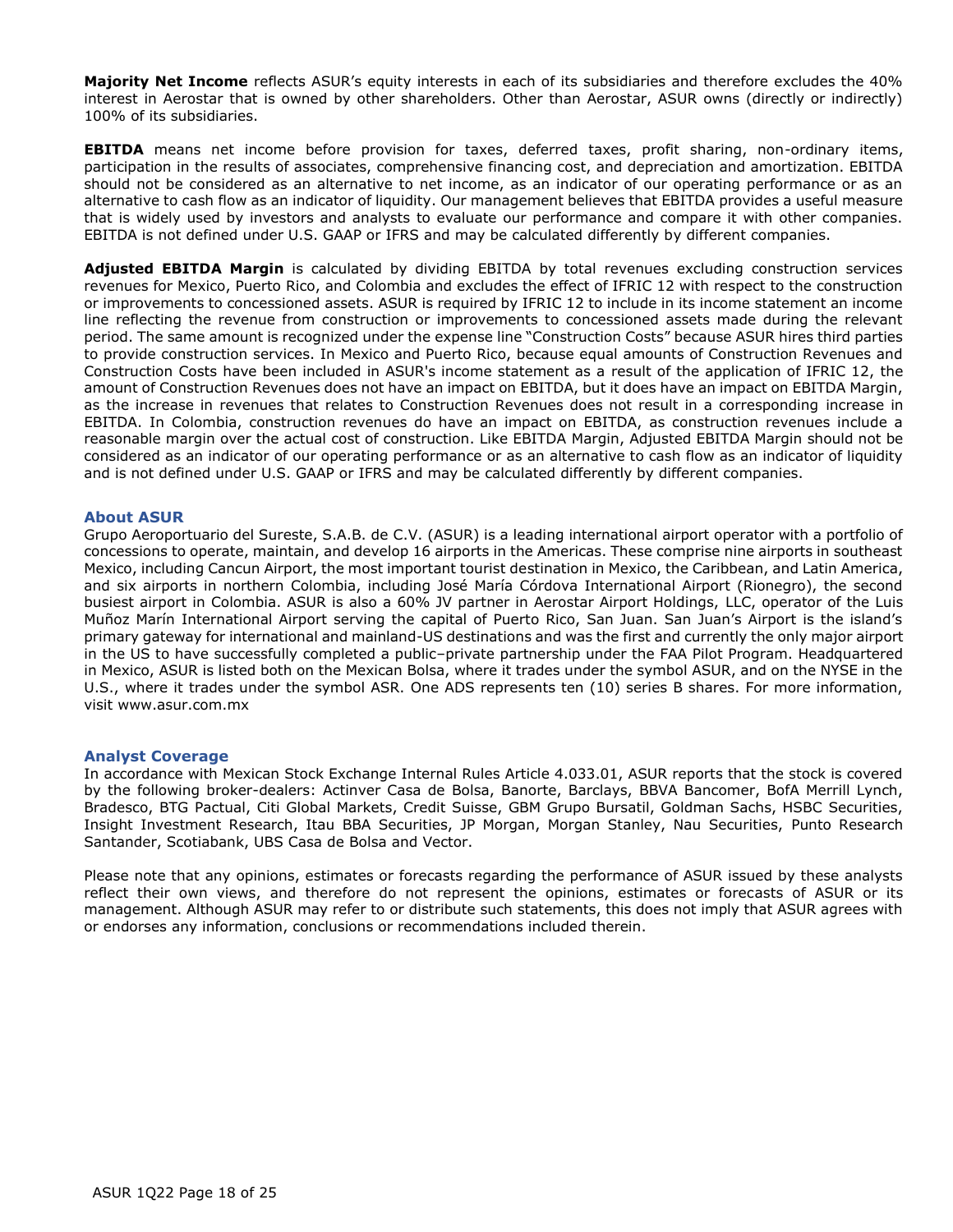#### **Forward Looking Statements**

Some of the statements contained in this press release discuss future expectations or state other forward-looking information. Those statements are subject to risks identified in this press release and in ASUR's filings with the SEC. Actual developments could differ significantly from those contemplated in these forward-looking statements. In particular, the impact of the COVID-19 pandemic on global economic conditions and the travel industry, as well as on the business and results of operations of the Company in particular, is expected to be material, and, as conditions are changing rapidly, is difficult to predict. The forward-looking information is based on various factors and was derived using numerous assumptions. Our forward-looking statements speak only as of the date they are made and, except as may be required by applicable law, we do not have an obligation to update or revise them, whether as a result of new information, future or otherwise.

### **Contacts:**

**ASUR** Adolfo Castro +1-52-55-5284-0408 acastro@asur.com.mx **InspIR Group**  Susan Borinelli +1-646-330-5907 [susan@inspirgroup.com](mailto:susan@inspirgroup.com)

**- SELECTED OPERATING TABLES & FINANCIAL STATEMENTS FOLLOW –**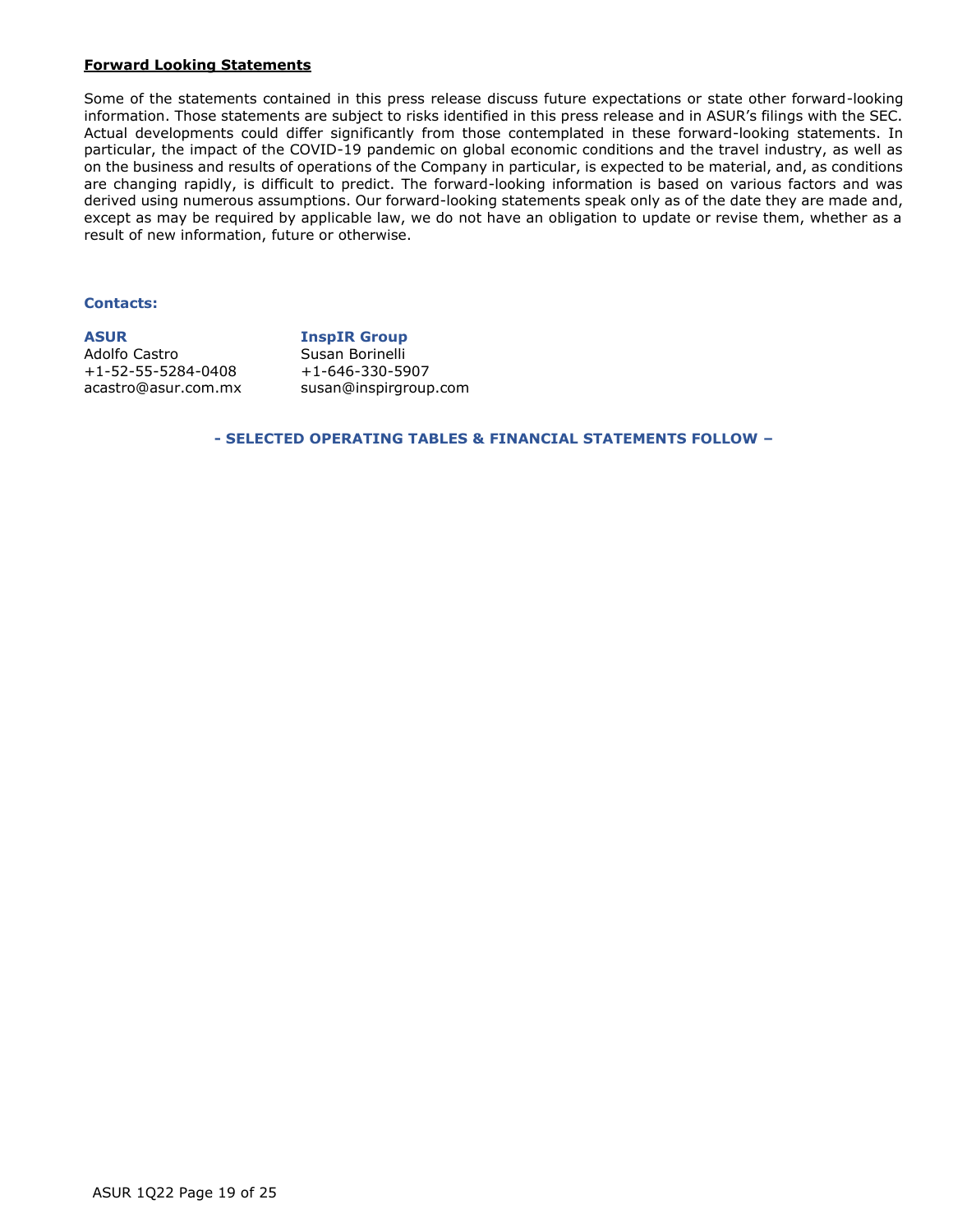#### **Passenger Traffic Breakdown by Airport**

|                              |              | <b>First Quarter</b> | % Chg     |                  |
|------------------------------|--------------|----------------------|-----------|------------------|
|                              |              | 2021                 | 2022      |                  |
| <b>Domestic Traffic</b>      |              | 2,853,039            | 3,745,688 | 31.3             |
| <b>CUN</b>                   | Cancun       | 1,746,176            | 2,081,647 | 19.2             |
| <b>CZM</b>                   | Cozumel      | 23,748               | 44,146    | 85.9             |
| <b>HUX</b>                   | Huatulco     | 109,604              | 192,955   | 76.0             |
| MID                          | Merida       | 340,024              | 546,667   | 60.8             |
| <b>MTT</b>                   | Minatitlan   | 19,680               | 20,296    | $\overline{3.1}$ |
| <b>OAX</b>                   | Oaxaca       | 145,011              | 236,209   | 62.9             |
| <b>TAP</b>                   | Tapachula    | 82,354               | 108,469   | 31.7             |
| <b>VER</b>                   | Veracruz     | 201,402              | 266,246   | 32.2             |
| <b>VSA</b>                   | Villahermosa | 185,040              | 249,053   | 34.6             |
| <b>International Traffic</b> |              | 2,265,827            | 5,275,066 | 132.8            |
| <b>CUN</b>                   | Cancun       | 2,138,890            | 4,960,299 | 131.9            |
| <b>CZM</b>                   | Cozumel      | 63,654               | 132,282   | 107.8            |
| <b>HUX</b>                   | Huatulco     | 5,844                | 42,333    | 624.4            |
| MID                          | Mérida       | 24,399               | 59,668    | 144.6            |
| <b>MTT</b>                   | Minatitlan   | 1,344                | 2,958     | 120.1            |
| <b>OAX</b>                   | Oaxaca       | 14,905               | 46,635    | 212.9            |
| <b>TAP</b>                   | Tapachula    | 1,450                | 3,244     | 123.7            |
| <b>VER</b>                   | Veracruz     | 11,317               | 21,172    | 87.1             |
| <b>VSA</b>                   | Villahermosa | 4,024                | 6,475     | 60.9             |
| <b>Total Traffic México</b>  |              | 5,118,866            | 9,020,754 | 76.2             |
| <b>CUN</b>                   | Cancun       | 3,885,066            | 7,041,946 | 81.3             |
| <b>CZM</b>                   | Cozumel      | 87,402               | 176,428   | 101.9            |
| <b>HUX</b>                   | Huatulco     | 115,448              | 235,288   | 103.8            |
| <b>MID</b>                   | Merida       | 364,423              | 606,335   | 66.4             |
| <b>MTT</b>                   | Minatitlan   | 21,024               | 23,254    | 10.6             |
| <b>OAX</b>                   | Oaxaca       | 159,916              | 282,844   | 76.9             |
| <b>TAP</b>                   | Tapachula    | 83,804               | 111,713   | 33.3             |
| <b>VER</b>                   | Veracruz     | 212,719              | 287,418   | 35.1             |
| <b>VSA</b>                   | Villahermosa | 189,064              | 255,528   | 35.2             |

#### **Mexico Passenger Traffic <sup>1</sup>**

#### **US Passenger Traffic, San Juan Airport (LMM)**

|                       | <b>First Quarter</b> | $%$ Cha   |       |  |
|-----------------------|----------------------|-----------|-------|--|
|                       | 2021                 | 2022      |       |  |
| $ $ SJU Total $ ^{1}$ | 1,764,873            | 2,390,719 | 35.5  |  |
| Domestic Traffic      | 1,703,144            | 2,213,014 | 29.91 |  |
| International Traffic | 61,729               | 177,705   | 187.9 |  |

#### **Colombia, Passenger Traffic Airplan**

|                               |                         | <b>First Quarter</b> |           | $%$ Chg |
|-------------------------------|-------------------------|----------------------|-----------|---------|
|                               |                         | 2021                 | 2022      |         |
| <b>Domestic Traffic</b>       |                         | 1,654,428            | 3,051,342 | 84.4    |
| <b>MDE</b>                    | Medellín (Rio<br>Negro) | 1,110,693            | 2,230,486 | 100.8   |
| EOH                           | Medellín                | 206,914              | 286,520   | 38.5    |
| <b>MTR</b>                    | Montería                | 214,813              | 371,255   | 72.8    |
| <b>APO</b>                    | Carepa                  | 46,485               | 63,763    | 37.2    |
| UIB                           | Quibdó                  | 65,903               | 84,143    | 27.7    |
| CZU                           | Corozal                 | 9,620                | 15,175    | 57.7    |
| <b>International Traffic</b>  |                         | 202,857              | 520,631   | 156.6   |
| <b>MDE</b>                    | Medellín (Rio<br>Negro) | 202,857              | 520,631   | 156.6   |
| EOH                           | Medellín                |                      |           |         |
| <b>MTR</b>                    | Montería                |                      |           |         |
| <b>APO</b>                    | Carepa                  |                      |           |         |
| UIB                           | Quibdó                  |                      |           |         |
| CZU                           | Corozal                 |                      |           |         |
| <b>Total Traffic Colombia</b> |                         | 1,857,285            | 3,571,973 | 92.3    |
| <b>MDE</b>                    | Medellín (Rio<br>Negro) | 1,313,550            | 2,751,117 | 109.4   |
| EOH                           | Medellín                | 206,914              | 286,520   | 38.5    |
| <b>MTR</b>                    | Montería                | 214,813              | 371,255   | 72.8    |
| <b>APO</b>                    | Carepa                  | 46,485               | 63,763    | 37.2    |
| UIB                           | Quibdó                  | 65,903               | 84,143    | 27.7    |
| CZU                           | Corozal                 | 9,620                | 15,175    | 57.7    |

<sup>1</sup> Passenger figures for Mexico and Colombia exclude transit and general aviation passengers, and SJU include transit passengers and general aviation.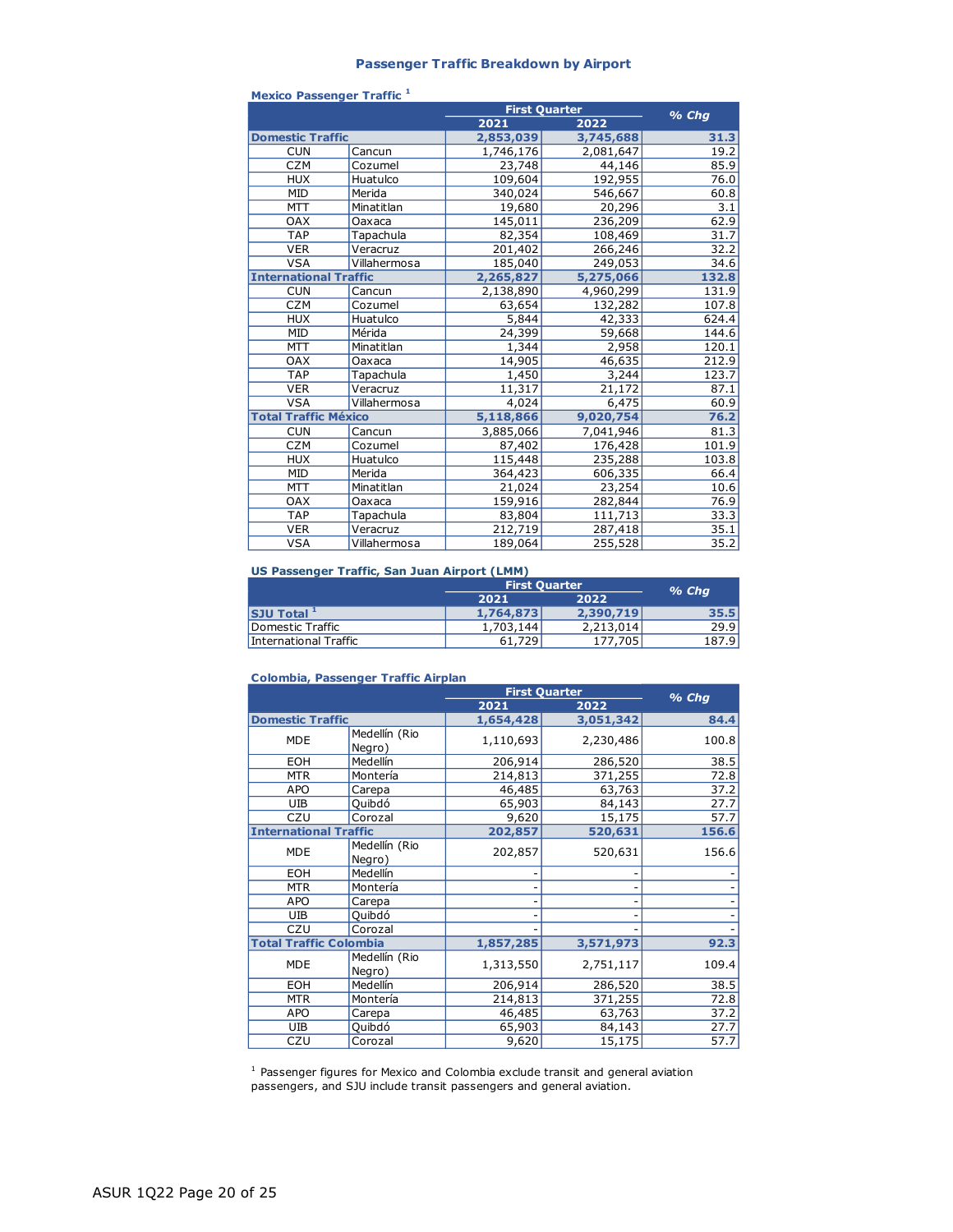#### **Grupo Aeroportuario del Sureste, S.A.B. de C.V. Commercial Spaces**

**ASUR Retail and Other Commercial Space Opened since March 31, 2021<sup>1</sup>**

| <b>Business Name</b>                                                            | <b>Type</b>                        | <b>Opening Date</b>            |
|---------------------------------------------------------------------------------|------------------------------------|--------------------------------|
| <b>MEXICO</b>                                                                   |                                    |                                |
| <b>Cancun</b>                                                                   |                                    |                                |
| Red Importadora, SA de CV (Gowin)                                               | Retail                             | September 2021                 |
| <b>Cozumel</b>                                                                  |                                    |                                |
| Morena Mia Beauty Group                                                         | Retail                             | September 2021                 |
| <b>Mérida</b>                                                                   |                                    |                                |
| Turismo Gargo                                                                   | Car Rental                         | April 2021                     |
| <b>SAN JUAN, PUERTO RICO</b>                                                    |                                    |                                |
| Fresh @ the Gate (Management Group Investors, LLC)                              | Food and Beverage                  | January 2022                   |
| The Flight Park (G&G, LLC)                                                      | Food and Beverage<br>Other Revenue | January 2022                   |
| Strong Med Vital Care (MRPV, LLC)<br>Power Packs 2 Go (PR Kiosk Solutions, LLC) | Other Revenue                      | February 2022<br>February 2022 |
| Corner Bistro (Management Group Investors, LLC)                                 | Food and Beverage                  | March 2022                     |
| Beya (PS Imports, INC.)                                                         | Retail                             | March 2022                     |
| <b>COLOMBIA</b>                                                                 |                                    |                                |
| <b>Rionegro</b>                                                                 |                                    |                                |
| Davivienda S.A                                                                  | Banks and foreign exchange         | April 2021                     |
| Tampa Cargo S.A.S.                                                              | Other Revenue                      | May 2021                       |
| Servicios Aereos Panamericanos S.A.S.                                           | Other Revenue                      | May 2021                       |
| Aerovias del Continente Americano S.A. Avianca                                  | Other Revenue                      | May 2021                       |
| Globoshops S.A.S.                                                               | Retail                             | June 2021                      |
| Servicios Aereos Panamericanos S.A.S.                                           | Other Revenue                      | July 2021                      |
| Cosmetika S.A.S.                                                                | Retail                             | July 2021                      |
| Easyfly S. A.                                                                   | Other Revenue                      | August 2021                    |
| Kuehene & Nagel S.A.                                                            | Other Revenue                      | August 2021                    |
| Aerovias del Continente Americano S.A. Avianca                                  | Other Revenue                      | September 2021                 |
| Aerovias del Continente Americano S.A. Avianca                                  | Other Revenue                      | September 2021                 |
| Lasa-Sociedad de Apoyos Aeronauticos                                            | Other Revenue                      | October 2021                   |
| First Class Experiencias Cartagena S.A.S.                                       | Other Revenue                      | November 2021                  |
| Ultra AIR S.A.S                                                                 | Other Revenue                      | November 2021                  |
| Organización Terpel S.A                                                         | Other Revenue                      | December 2021                  |
| Fast Colombia SAS                                                               | Other Revenue                      | December 2021                  |
| Securitas Colombia S.A.                                                         | Other Revenue                      | December 2021                  |
| Jetsmart Airlines Spa sucursal colombia                                         | Other Revenue                      | December 2021                  |
| Ez Air sucursal colombia                                                        | Other Revenue                      | December 2021                  |
| Globoshops S.A.S.                                                               | Retail<br>Other Revenue            | January 2022                   |
| Apollo Freight Services Colombia S.A.S<br>Magnum Logistic S.A.                  | Other Revenue                      | January 2022<br>January 2022   |
| <b>Olaya Herrera</b>                                                            |                                    |                                |
| Moon Flight Services S.A.S                                                      | Other Revenue                      | <b>April 2021</b>              |
| Easyfly S. A.                                                                   | Other Revenue                      | July 2021                      |
| Hoteles Regatta S.A.S.                                                          | Other Revenue                      | August 2021                    |
| Servicios Aéreos Capurgana "SEARCA"                                             | Other Revenue                      | August 2021                    |
| Heligolfo S.A.                                                                  | Other Revenue                      | August 2021                    |
| Satena                                                                          | Other Revenue                      | September 2021                 |
| Synerjet Latina                                                                 | Other Revenue                      | October 2021                   |
| Grupo San German Express S.A.S                                                  | Other Revenue                      | November 2021                  |
| Distribuidora Pasteur S.A                                                       | Retail                             | December 2021                  |
| Deparatamento de Antioquia                                                      | Other Revenue                      | January 2022                   |
| Grupo San German Express S.A.S                                                  | Other Revenue                      | January 2022                   |
| Fondo de Valoración del Municipio de Medellín                                   | Other Revenue                      | January 2022                   |
| CNV Volar S.A.S                                                                 | Other Revenue                      | January 2022                   |
| <b>Montería</b>                                                                 |                                    |                                |
| Columbus Networks de Colombia S.A.S.                                            | Teleservices                       | June 2021                      |
| Distribuidora Pasteur S.A                                                       | Retail                             | February 2022                  |
| <b>Corozal</b>                                                                  |                                    |                                |
| Edatel S.A                                                                      | Teleservices                       | July 2021                      |
| <b>Quibdo</b>                                                                   |                                    |                                |
| Grupo San German Express S.A.S                                                  | Other Revenue                      | November 2021                  |
| <b>Carepa</b>                                                                   |                                    |                                |
| Edatel S.A<br><b>Centro de Servicios</b>                                        | Teleservices                       | July 2021                      |
| STF Group S.A.                                                                  | Retail                             | July 2021                      |
| Grupo CDM S.A.S. Zomac-Pilatos                                                  | Retail                             | October 2021                   |
| STF Group S.A.                                                                  | Retail                             | December 2021                  |
| Franquicias Taca SAS                                                            | Retail                             | January 2022                   |
|                                                                                 |                                    |                                |

\* Only includes new stores opened during the period and excludes remodelings or contract renewals.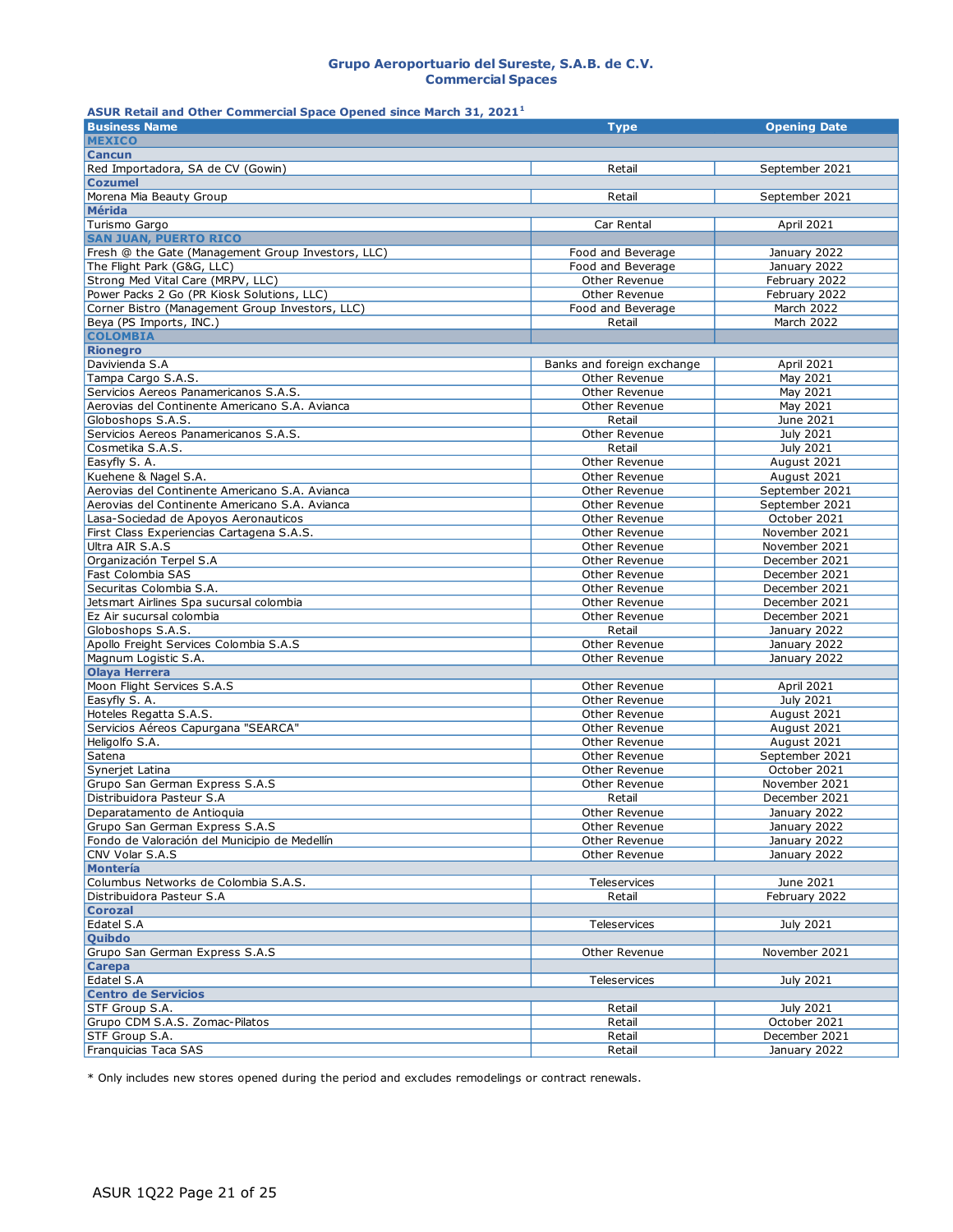# **Grupo Aeroportuario del Sureste, S.A.B. de C.V. Operating Results per Airport** Thousands of Mexican Pesos

| <b>Item</b>                                                        | 1Q<br>2021               | 1Q 2021 Per<br><b>Workload Unit</b> | 1Q<br>2022               | 1Q 2022 Per<br><b>Workload Unit</b> | YoY %<br>Chg.   | <b>Per Workload</b><br>Unit YoY %<br>Chg. |
|--------------------------------------------------------------------|--------------------------|-------------------------------------|--------------------------|-------------------------------------|-----------------|-------------------------------------------|
| <b>Mexico</b>                                                      |                          |                                     |                          |                                     |                 |                                           |
| Cancun <sup>1</sup>                                                |                          |                                     |                          |                                     |                 |                                           |
| <b>Aeronautical Revenues</b>                                       | 744,414                  | 188.9                               | 1,708,405                | 238.2                               | 129.5           | 26.1                                      |
| Non-Aeronautical Revenues<br><b>Construction Services Revenues</b> | 667,877<br>53,757        | 169.5<br>13.6                       | 1,391,376<br>30,956      | 194.0<br>4.3                        | 108.3<br>(42.4) | 14.5<br>(68.4)                            |
| <b>Total Revenues</b>                                              | 1,466,048                | 372.0                               | 3,130,737                | 436.5                               | 113.5           | 17.3                                      |
| Operating Profit                                                   | 791,926                  | 200.9                               | 2,197,674                | 306.4                               | 177.5           | 52.5                                      |
| EBITDA                                                             | 916,119                  | 232.5                               | 2,343,080                | 326.7                               | 155.8           | 40.5                                      |
| <b>Merida</b>                                                      |                          |                                     |                          |                                     |                 |                                           |
| <b>Aeronautical Revenues</b>                                       | 79,843                   | 200.6                               | 148,848                  | 223.5                               | 86.4            | 11.4                                      |
| Non-Aeronautical Revenues                                          | 25,543                   | 64.2                                | 34,275                   | 51.5                                | 34.2            | (19.8)                                    |
| <b>Construction Services Revenues</b>                              | 39,490                   | 99.2                                | 6,391                    | 9.6                                 | (83.8)          | (90.3)                                    |
| Other $^2$                                                         | 16                       | $\blacksquare$                      | 18                       | $\overline{\phantom{a}}$            | 12.5            | n/a                                       |
| <b>Total Revenues</b>                                              | 144,892                  | 364.0                               | 189,532                  | 284.6                               | 30.8<br>188.8   | (21.8)                                    |
| Operating Profit<br>EBITDA                                         | 31,832<br>44,549         | 80.0<br>111.9                       | 91,942<br>106,559        | 138.1<br>160.0                      | 139.2           | 72.6<br>43.0                              |
| <b>Villahermosa</b>                                                |                          |                                     |                          |                                     |                 |                                           |
| <b>Aeronautical Revenues</b>                                       | 41,506                   | 208.6                               | 62,771                   | 234.2                               | 51.2            | 12.3                                      |
| Non-Aeronautical Revenues                                          | 9,242                    | 46.4                                | 12,607                   | 47.0                                | 36.4            | 1.3                                       |
| <b>Construction Services Revenues</b>                              | 8,863                    | 44.5                                | 4,352                    | 16.2                                | (50.9)          | (63.6)                                    |
| Other $^2$                                                         | 23                       | 0.1                                 | 22                       | 0.1                                 | (4.3)           |                                           |
| <b>Total Revenues</b>                                              | 59,634                   | 299.6                               | 79,752                   | 297.5                               | 33.7            | (0.7)                                     |
| Operating Profit                                                   | 16,494                   | 82.9                                | 39,020                   | 145.6                               | 136.6           | 75.6                                      |
| EBITDA                                                             | 24,633                   | 123.8                               | 48,240                   | 180.0                               | 95.8            | 45.4                                      |
| Other Airports <sup>3</sup>                                        |                          |                                     |                          |                                     |                 |                                           |
| <b>Aeronautical Revenues</b>                                       | 151,192                  | 218.2                               | 293,970                  | 258.5                               | 94.4            | 18.5                                      |
| Non-Aeronautical Revenues                                          | 29,559                   | 42.7                                | 44,528                   | 39.2                                | 50.6            | (8.2)                                     |
| <b>Construction Services Revenues</b>                              | 58,643                   | 84.6                                | 134,997                  | 118.7                               | 130.2           | 40.3                                      |
| Other $^2$                                                         | 61                       | 0.1                                 | 77                       | 0.1                                 | 26.2            | $\sim$                                    |
| <b>Total Revenues</b><br>Operating Profit                          | 239,455<br>39,134        | 345.6<br>56.5                       | 473,572<br>169,487       | 416.5<br>149.1                      | 97.8<br>333.1   | 20.5<br>163.9                             |
| EBITDA                                                             | 80,272                   | 115.8                               | 215,647                  | 189.7                               | 168.6           | 63.8                                      |
| <b>Holding &amp; Service Companies 4</b>                           |                          |                                     |                          |                                     |                 |                                           |
| <b>Construction Services Revenues</b>                              |                          | n/a                                 |                          | n/a                                 | n/a             | n/a                                       |
| Other $^2$                                                         | 301,964                  | n/a                                 | 128,814                  | n/a                                 | (57.3)          | n/a                                       |
| <b>Total Revenues</b>                                              | 301,964                  | n/a                                 | 128,814                  | n/a                                 | (57.3)          | n/a                                       |
| Operating Profit                                                   | 56,049                   | n/a                                 | 88,171                   | n/a                                 | 57.3            | n/a                                       |
| <b>EBITDA</b>                                                      | 60,537                   | n/a                                 | 88,881                   | n/a                                 | 46.8            | n/a                                       |
| <b>Consolidation Adjustment Mexico</b>                             |                          |                                     |                          |                                     |                 |                                           |
| Consolidation Adjustment                                           | (302,065)                | n/a                                 | (128, 930)               | n/a                                 | (57.3)          | n/a                                       |
| <b>Total Mexico</b>                                                |                          |                                     |                          |                                     |                 |                                           |
| <b>Aeronautical Revenues</b>                                       | 1,016,955                | 194.4                               | 2,213,994                | 239.5                               | 117.7<br>102.5  | 23.2                                      |
| Non-Aeronautical Revenues<br><b>Construction Services Revenues</b> | 732,221<br>160,753       | 140.0<br>30.7                       | 1,482,786<br>176,696     | 160.4<br>19.1                       | 9.9             | 14.6<br>(37.8)                            |
| <b>Total Revenues</b>                                              | 1,909,929                | 365.1                               | 3,873,476                | 419.0                               | 102.8           | 14.8                                      |
| Operating Profit                                                   | 935,435                  | 178.8                               | 2,586,294                | 279.8                               | 176.5           | 56.5                                      |
| EBITDA                                                             | 1,126,110                | 215.3                               | 2,802,407                | 303.2                               | 148.9           | 40.8                                      |
| San Juan Puerto Rico, US <sup>5</sup>                              |                          |                                     |                          |                                     |                 |                                           |
| <b>Aeronautical Revenues</b>                                       | 462,024                  | n/a                                 | 517,078                  | n/a                                 | 11.9            | n/a                                       |
| Non-Aeronautical Revenues                                          | 234,838                  | n/a                                 | 357,831                  | n/a                                 | 52.4            | n/a                                       |
| Construction Services Revenues                                     | 30,267                   | n/a                                 | 73,415                   | n/a                                 | 142.6           | n/a                                       |
| <b>Total Revenues</b>                                              | 727,129                  | n/a                                 | 948,324                  | n/a                                 | 30.4            | n/a                                       |
| Operating Profit                                                   | 357,303                  | n/a                                 | 511,320                  | n/a                                 | 43.1            | n/a                                       |
| <b>EBITDA</b>                                                      | 365,574                  | n/a                                 | 501,542                  | n/a                                 | 37.2            | n/a                                       |
| <b>Consolidation Adjustment San Juan</b>                           |                          |                                     |                          |                                     |                 |                                           |
| Consolidation Adjustment<br>Colombia <sup>6</sup>                  | $\overline{\phantom{a}}$ | n/a                                 | $\overline{\phantom{a}}$ | n/a                                 | n/a             | n/a                                       |
| <b>Aeronautical Revenues</b>                                       | 176,699                  | n/a                                 | 450,944                  | n/a                                 | 155.2           | n/a                                       |
| Non-Aeronautical Revenues                                          | 83,884                   | n/a                                 | 151,865                  | n/a                                 | 81.0            | n/a                                       |
| <b>Construction Services Revenues</b>                              | 2,069                    | n/a                                 | 1,196                    | n/a                                 | (42.2)          | n/a                                       |
| <b>Total Revenues</b>                                              | 262,652                  | n/a                                 | 604,005                  | n/a                                 | 130.0           | n/a                                       |
| Operating Profit                                                   | (5,221)                  | n/a                                 | 276,193                  | n/a                                 | (5,390.0)       | n/a                                       |
| EBITDA                                                             | 109,754                  | n/a                                 | 372,336                  | n/a                                 | 239.2           | n/a                                       |
| <b>Consolidation Adjustment Colombia</b>                           |                          |                                     |                          |                                     |                 |                                           |
| Consolidation Adjustment                                           | $\overline{\phantom{a}}$ | n/a                                 | $\blacksquare$           | n/a                                 | n/a             | n/a                                       |
| <b>CONSOLIDATED ASUR</b>                                           |                          |                                     |                          |                                     |                 |                                           |
| <b>Aeronautical Revenues</b>                                       | 1,655,678                | n/a                                 | 3,182,016                | n/a                                 | 92.2            | n/a                                       |
| Non-Aeronautical Revenues                                          | 1,050,943                | n/a                                 | 1,992,482                | n/a                                 | 89.6            | n/a                                       |
| <b>Construction Services Revenues</b>                              | 193,089                  | n/a                                 | 251,307                  | n/a                                 | 30.2            | n/a                                       |
| <b>Total Revenues</b>                                              | 2,899,710                | n/a                                 | 5,425,805                | n/a                                 | 87.1            | n/a                                       |
| Operating Profit                                                   | 1,287,517                | n/a                                 | 3,373,807                | n/a                                 | 162.0           | n/a                                       |
| <b>EBITDA</b>                                                      | 1,601,438                | n/a                                 | 3,676,285                | n/a                                 | 129.6           | n/a                                       |

 $^1$  Reflects the results of operations of Cancun Airport and two Cancun Airport Services subsidiaries on a consolidated basis.

<sup>2</sup> Reflects revenues under intercompany agreements which are eliminated in the consolidation adjustment.

3 Reflects the results of operations of our airports located in Cozumel, Huatulco, Minatitlan, Oaxaca, Tapachula and Veracruz.

4 Reflects the results of operations of our parent holding company and our services subsidiaries. Because none of these entities hold the concessions for our airports, we do not report workload unit data for theses entities.

 $ASU<sub>2</sub>$  Reflects the results of operation of San Juan Airport, Puerto Rico, U.S. for 1022.<br> $ASU<sub>2</sub>$  Reflect of Page 22 or 22 or 22 or 0 or 200 philosophia, for 1022

<sup>6</sup>Reflects the results of operation of Airplan, Colombia, for 1Q22.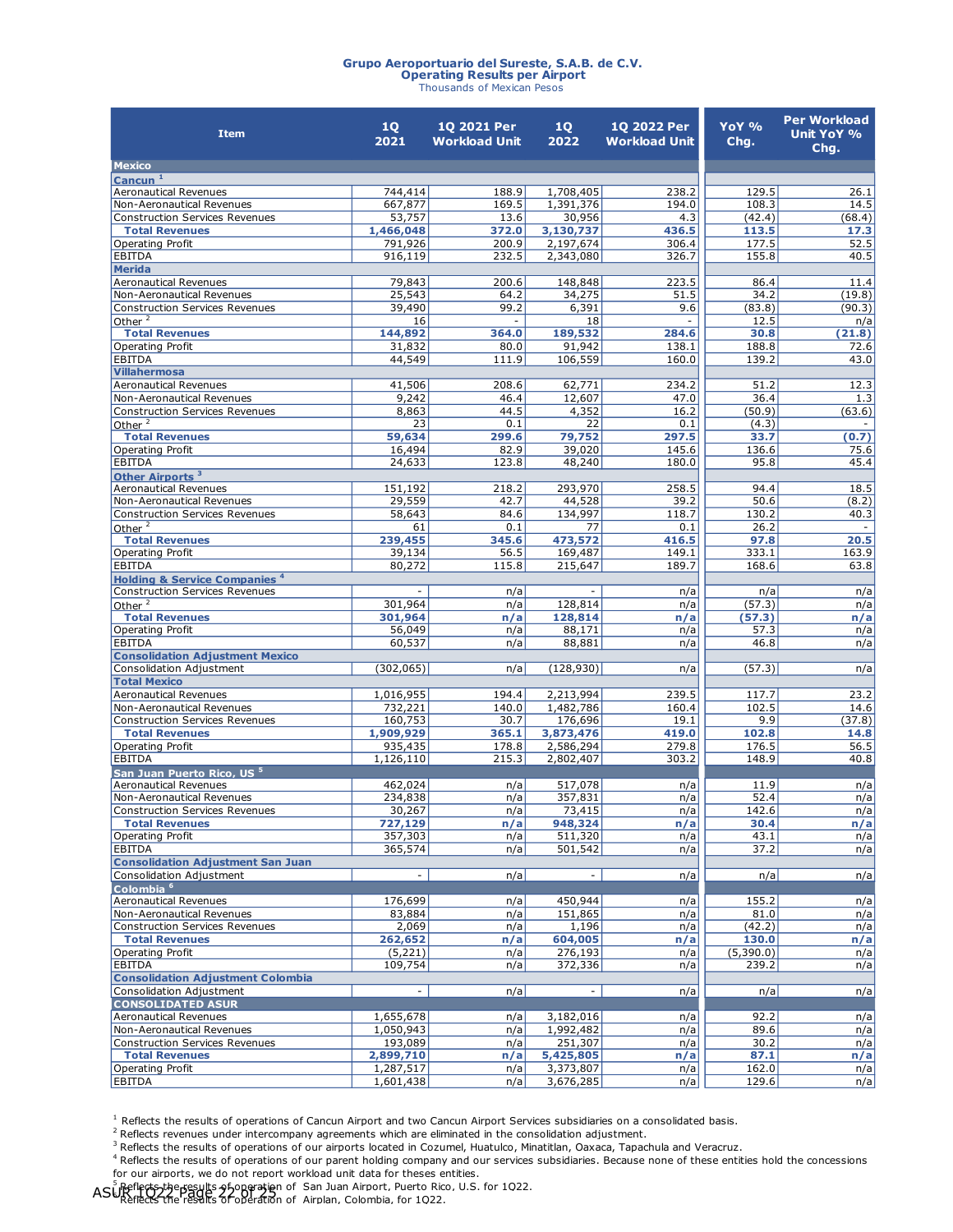#### **Grupo Aeroportuario del Sureste, S.A.B. de C.V.**

#### **Consolidated Statement of Income from January 1 to March 31, 2022 and 2021**

Thousands of Mexican Pesos

| <b>Item</b>                                                                   | <b>3M</b><br>2021 | <b>3M</b><br>2022 | $\frac{0}{0}$<br>Chq | 1Q<br>2021 | 1Q<br>2022 | O/6<br>Chq |
|-------------------------------------------------------------------------------|-------------------|-------------------|----------------------|------------|------------|------------|
| <b>Revenues</b>                                                               |                   |                   |                      |            |            |            |
| <b>Aeronautical Services</b>                                                  | 1,655,678         | 3,182,016         | 92.2                 | 1,655,678  | 3,182,016  | 92.2       |
| <b>Non-Aeronautical Services</b>                                              | 1,050,943         | 1,992,482         | 89.6                 | 1,050,943  | 1,992,482  | 89.6       |
| <b>Construction Services</b>                                                  | 193,089           | 251,307           | 30.2                 | 193,089    | 251,307    | 30.2       |
| <b>Total Revenues</b>                                                         | 2,899,710         | 5,425,805         | 87.1                 | 2,899,710  | 5,425,805  | 87.1       |
| <b>Operating Expenses</b>                                                     |                   |                   |                      |            |            |            |
| Cost of Services                                                              | 643,537           | 812,083           | 26.2                 | 643,537    | 812,083    | 26.2       |
| Cost of Construction                                                          | 193,089           | 251,307           | 30.2                 | 193,089    | 251,307    | 30.2       |
| General and Administrative Expenses                                           | 62,063            | 69,305            | 11.7                 | 62,063     | 69,305     | 11.7       |
| <b>Technical Assistance</b>                                                   | 61,066            | 149,425           | 144.7                | 61,066     | 149,425    | 144.7      |
| Concession Fee                                                                | 163,388           | 317,098           | 94.1                 | 163,388    | 317,098    | 94.1       |
| Depreciation and Amortization                                                 | 489,050           | 498,327           | 1.9                  | 489,050    | 498,327    | 1.9        |
| <b>Total Operating Expenses</b>                                               | 1,612,193         | 2,097,545         | 30.1                 | 1,612,193  | 2,097,545  | 30.1       |
|                                                                               |                   |                   |                      |            |            |            |
| <b>Other Revenues</b>                                                         |                   | 45,547            | n/a                  |            | 45,547     | n/a        |
| <b>Operating Income</b>                                                       | 1,287,517         | 3,373,807         | 162.0                | 1,287,517  | 3,373,807  | 162.0      |
|                                                                               |                   |                   |                      |            |            |            |
| <b>Comprehensive Financing Cost</b>                                           | (137, 208)        | (241, 629)        | 76.1                 | (137, 208) | (241, 629) | 76.1       |
| Income from results of Joint Venture Accounted by the<br><b>Equity Method</b> |                   |                   |                      |            |            |            |
| <b>Income Before Income Taxes</b>                                             | 1,150,309         | 3,132,178         | 172.3                | 1,150,309  | 3,132,178  | 172.3      |
|                                                                               |                   |                   |                      |            |            |            |
| Provision for Income Tax                                                      | 180,697           | 687,921           | 280.7                | 180,697    | 687,921    | 280.7      |
| Deferred Income Taxes                                                         | (68, 493)         | 94,495            | (238.0)              | (68, 493)  | 94,495     | (238.0)    |
| <b>Net Income for the Year</b>                                                | 1,038,105         | 2,349,762         | 126.4                | 1,038,105  | 2,349,762  | 126.4      |
| <b>Majority Net Income</b>                                                    | 945,012           | 2,193,709         | 132.1                | 945,012    | 2,193,709  | 132.1      |
| <b>Non-Controlling Interests</b>                                              | 93,093            | 156,053           | 67.6                 | 93,093     | 156,053    | 67.6       |
|                                                                               |                   |                   |                      |            |            |            |
| Earning per Share                                                             | 3.1500            | 7.3124            | 132.1                | 3.1500     | 7.3124     | 132.1      |
| Earning per American Depositary Share (in U.S. Dollars)                       | 1.5820            | 3.6725            | 132.1                | 1.5820     | 3.6725     | 132.1      |

Exchange Rate per U.S. Dollar Ps. 19.9112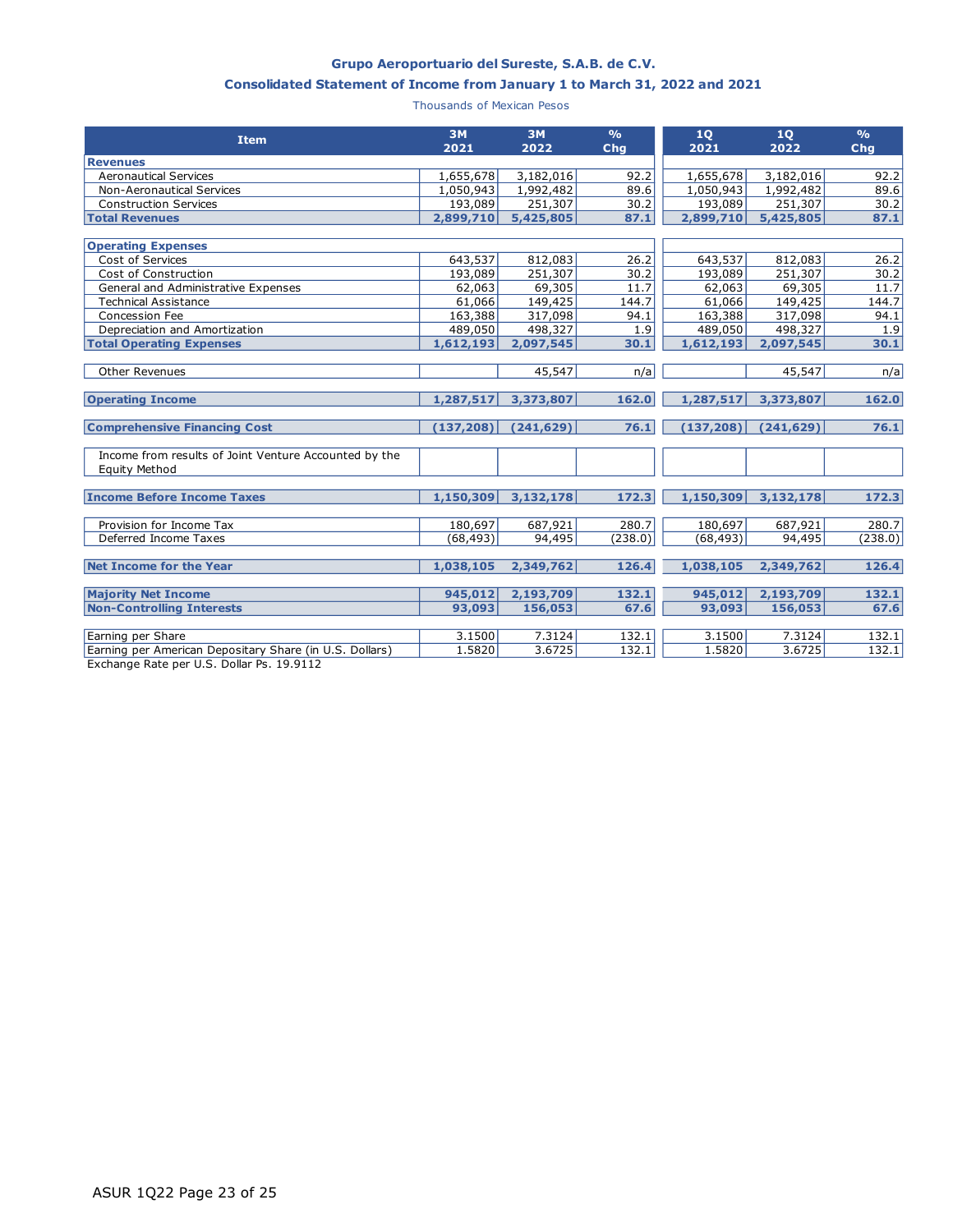# **Grupo Aeroportuario del Sureste, S.A.B. de C.V. Consolidated Statements of Financial Position as of March 31, 2022 and 2021** Thousands of Mexican Pesos

| <b>Item</b>                                             | <b>March 2022</b> | December 2021 | <b>Variation</b> | $\frac{O}{O}$ |
|---------------------------------------------------------|-------------------|---------------|------------------|---------------|
| <b>Assets</b>                                           |                   |               |                  |               |
| <b>Current Assets</b>                                   |                   |               |                  |               |
| Cash and Cash Equivalents                               | 9,962,212         | 8,770,062     | 1,192,150        | 13.6          |
| Cash and Cash Equivalents Restricted                    | 1,178,149         | 123,081       | 1,055,068        | 857.2         |
| Accounts Receivable, net                                | 1,717,672         | 1,878,238     | (160, 566)       | (8.5)         |
| Recoverable Taxes and Other Current Assets              | 929,839           | 781,933       | 147,906          | 18.9          |
| <b>Total Current Assets</b>                             | 13,787,872        | 11,553,314    | 2,234,558        | 19.3          |
| <b>Non Current Assets</b>                               |                   |               |                  |               |
| Machinery, Furniture and Equipment, net                 | 168,858           | 184,590       | (15, 732)        | (8.5)         |
| Intangible Assets, Airport Concessions and Goodwill-Net | 53,217,115        | 53,973,349    | (756, 234)       | (1.4)         |
| Documents Receivable                                    | 155,971           | 108,786       | 47,185           | 43.4          |
| investment in Joint Venture                             | 10,453            | 10,689        | (236)            | (2.2)         |
| <b>Total Assets</b>                                     | 67,340,269        | 65,830,728    | 1,509,541        | 2.3           |
| <b>Liabilities and Stockholders' Equity</b>             |                   |               |                  |               |
| <b>Current Liabilities</b>                              |                   |               |                  |               |
| <b>Trade Accounts Payable</b>                           | 309,913           | 290,689       | 19,224           | 6.6           |
| Bank Loans and Short Term Debt                          | 1,101,477         | 578,144       | 523,333          | 90.5          |
| Accrued Expenses and Others Payables                    | 2,739,100         | 2,917,565     | (178, 465)       | (6.1)         |
| <b>Total Current Liabilities</b>                        | 4,150,490         | 3,786,398     | 364,092          | 9.6           |
| <b>Long Term Liabilities</b>                            |                   |               |                  |               |
| <b>Bank Loans</b>                                       | 5,983,242         | 6,603,006     | (619, 764)       | (9.4)         |
| Long Term Debt                                          | 6,295,924         | 6,598,397     | (302, 473)       | (4.6)         |
| Deferred Income Taxes                                   | 3,124,472         | 3,044,632     | 79,840           | 2.6           |
| <b>Employee Benefits</b>                                | 28,473            | 28,239        | 234              | 0.8           |
| <b>Total Long Term Liabilities</b>                      | 15,432,111        | 16,274,274    | (842, 163)       | (5.2)         |
| <b>Total Liabilities</b>                                | 19,582,601        | 20,060,672    | (478, 071)       | (2.4)         |
| <b>Stockholders' Equity</b>                             |                   |               |                  |               |
| Capital Stock                                           | 7,767,276         | 7,767,276     |                  |               |
| Legal Reserve                                           | 1,989,535         | 1,989,535     |                  |               |
| Mayority Net Income for the Period                      | 2,193,709         | 5,983,747     | (3,790,038)      | (63.3)        |
| Cumulative Effect of Conversion of Foreign Currency     | 112,409           | 313,582       | (201, 173)       | (64.2)        |
| <b>Retained Earnings</b>                                | 27,106,158        | 21,122,411    | 5,983,747        | 28.3          |
| Non- Controlling interests                              | 8,588,581         | 8,593,505     | (4,924)          | (0.1)         |
| <b>Total Stockholders' Equity</b>                       | 47,757,668        | 45,770,056    | 1,987,612        | 4.3           |
| <b>Total Liabilities and Stockholders' Equity</b>       | 67,340,269        | 65,830,728    | 1,509,541        | 2.3           |

Exchange Rate per Dollar Ps. 19.9112